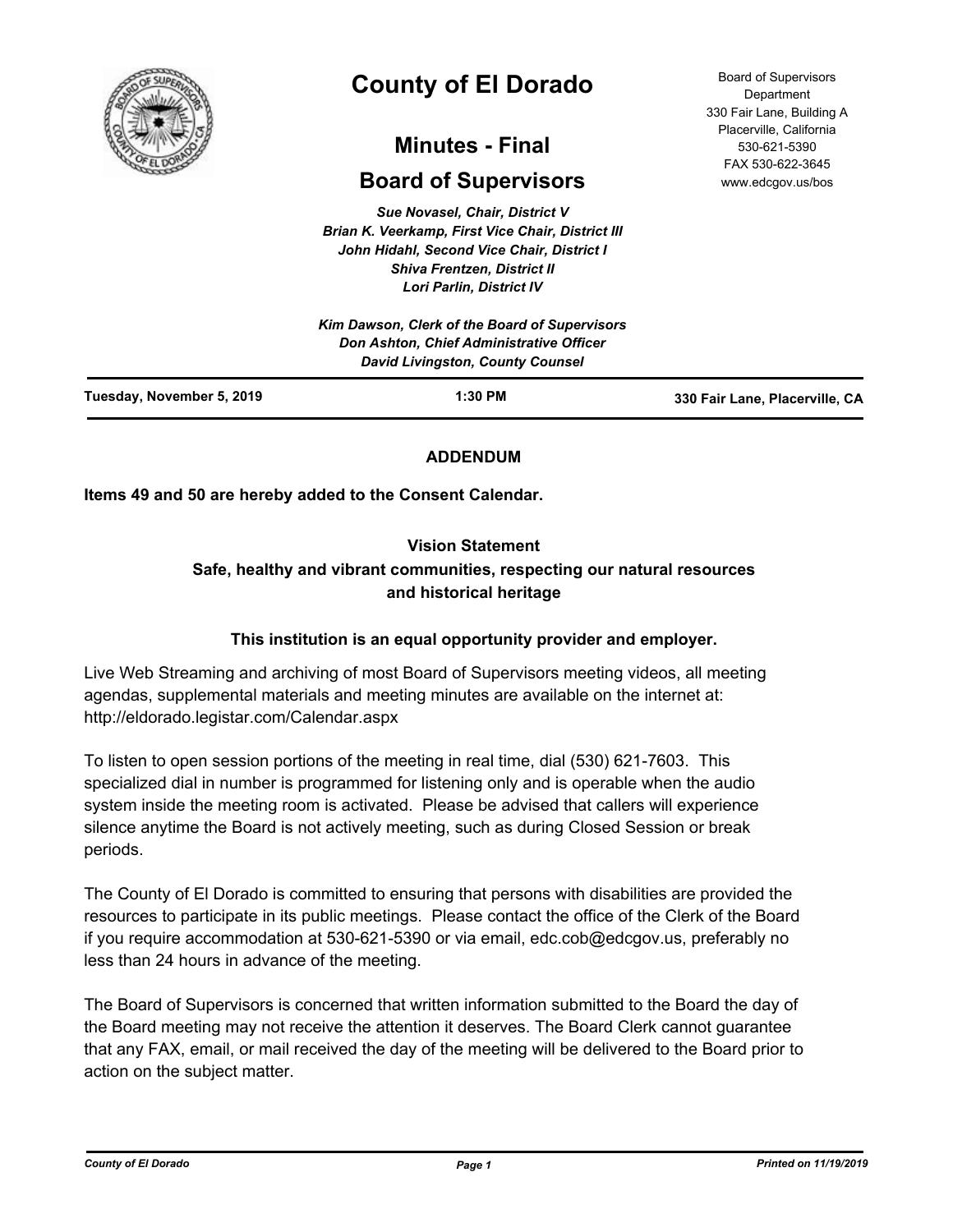The Board meets simultaneously as the Board of Supervisors and the Board of Directors of the Air Quality Management District, In-Home Supportive Services, Public Housing Authority, Redevelopment Agency and other Special Districts.

For Purposes of the Brown Act § 54954.2 (a), the numbered items on this Agenda give a brief description of each item of business to be transacted or discussed. Recommendations of the staff, as shown, do not prevent the Board from taking other action.

Materials related to an item on this Agenda submitted to the Board of Supervisors after distribution of the agenda packet are available for inspection during normal business hours in the public viewing packet located in Building A, 330 Fair Lane, Placerville or in the Board Clerk's Office located at the same address. Such documents are also available on the Board of Supervisors' Meeting Agenda webpage subject to staff's ability to post the documents before the meeting.

## **PROTOCOLS FOR PUBLIC COMMENT**

Public comment will be received at designated periods as called by the Board Chair.

Public comment on items scheduled for Closed Session will be received before the Board recesses to Closed Session.

Except with the consent of the Board, individuals shall be allowed to speak to an item only once.

On December 5, 2017, the Board adopted the following protocol relative to public comment periods. The Board adopted minor revisions to the protocol on February 26, 2019, incorporated herein:

Time for public input will be provided at every Board of Supervisors meeting. Individuals will have three minutes to address the Board. Individuals authorized by organizations will have three minutes to present organizational positions and perspectives and may request additional time, up to five minutes. At the discretion of the Board, time to speak by any individual may be extended.

Public comment on certain agenda items designated and approved by the Board may be treated differently with specific time limits per speaker or a limit on the total amount of time designated for public comment. It is the intent of the Board that quasi-judicial matters have additional flexibility depending upon the nature of the issue. It is the practice of the Board to allocate 20 minutes for public comment during Open Forum and for each agenda item to be discussed. (Note: Unless designated on the agenda, there is no Open Forum period during Special Meetings.)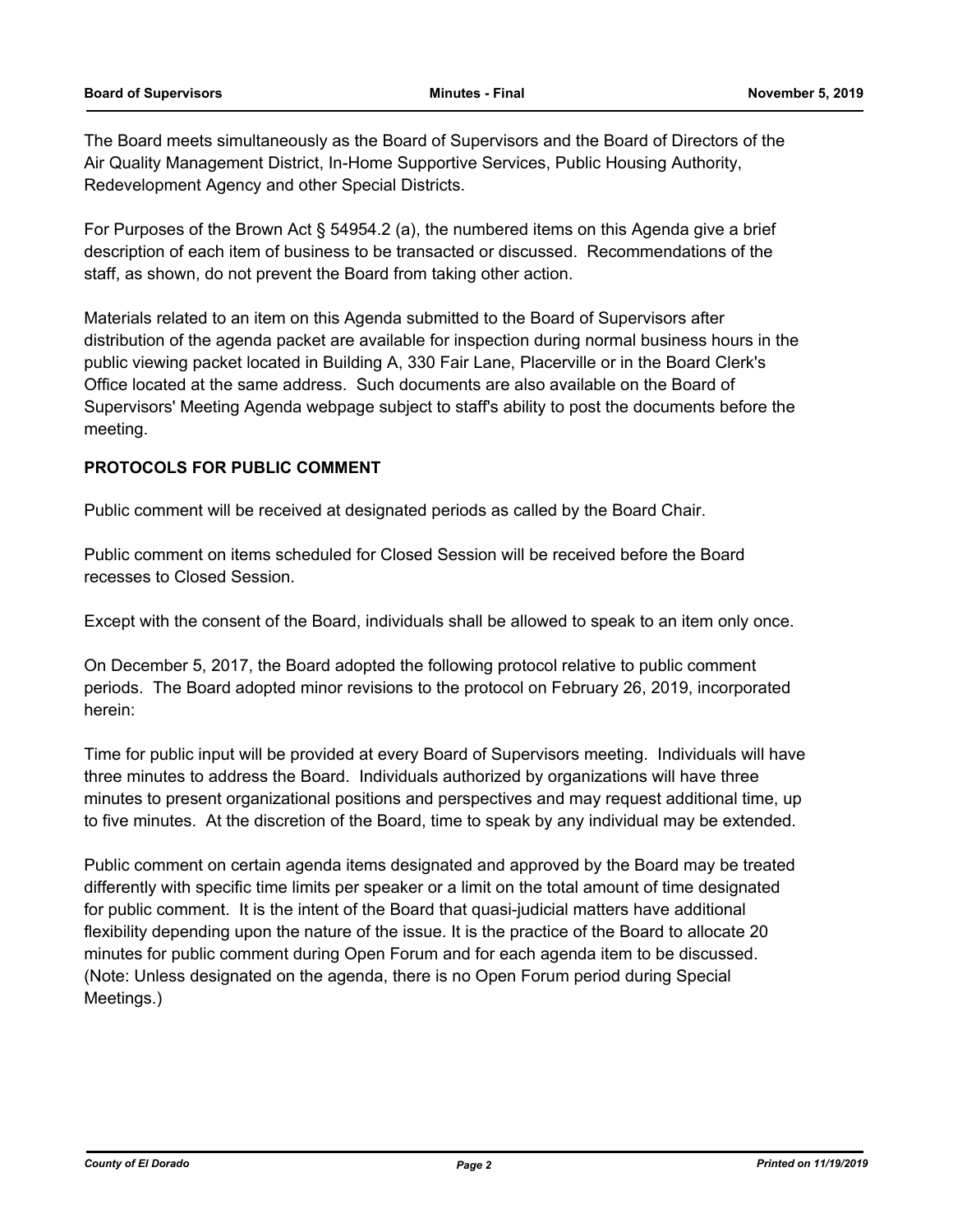Individual Board members may ask clarifying questions but will not engage in substantive dialogue with persons providing input to the Board.

If a person providing input to the Board creates a disruption by refusing to follow Board guidelines, the Chair of the Board may take the following actions:

Step 1. Request the person adhere to Board guidelines. If the person refuses, the Chair may turn off the speaker's microphone.

Step 2. If the disruption continues, the Chair may order a recess of the Board meeting.

Step 3. If the disruption continues, the Chair may order the removal of the person from the Board meeting.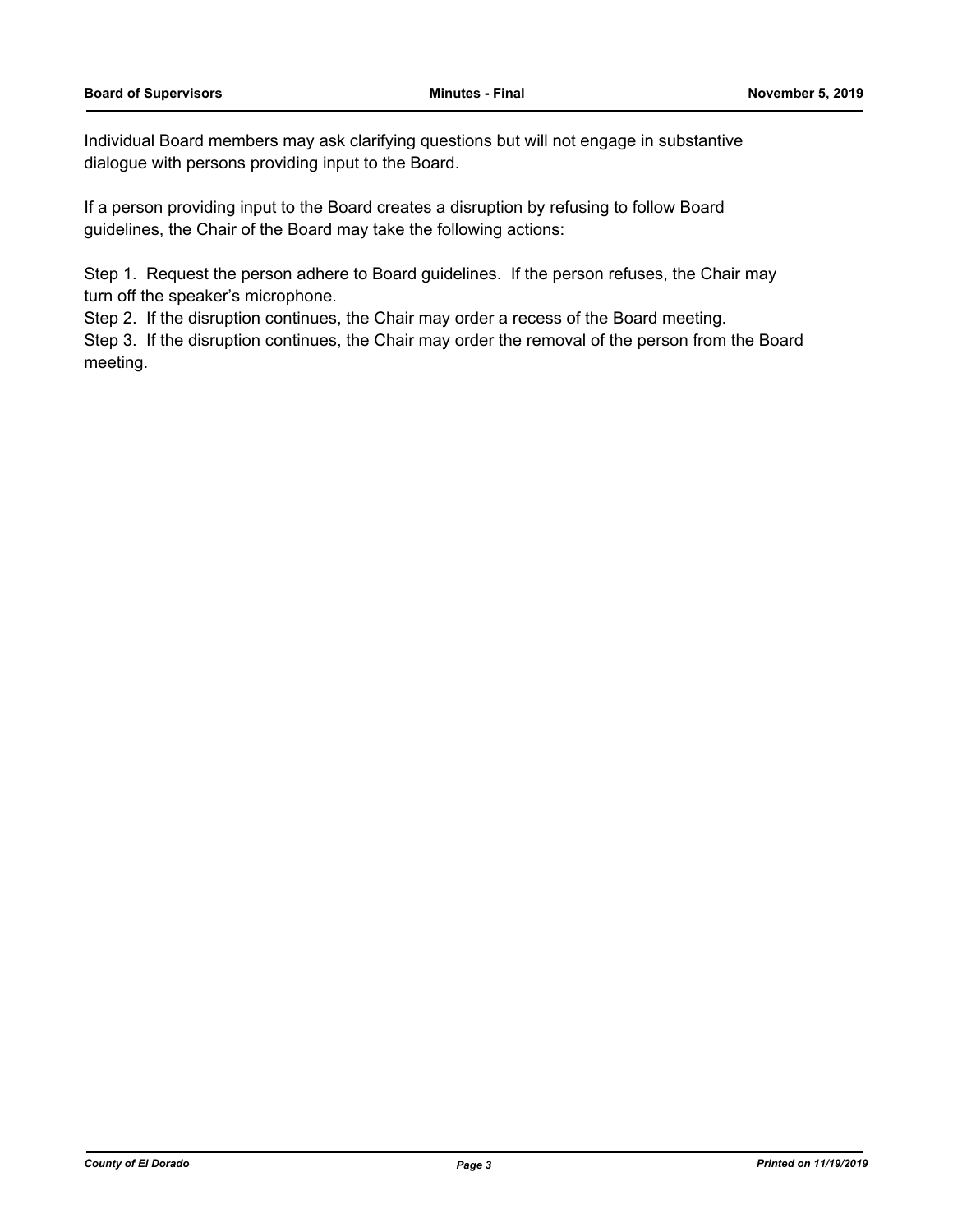## **1:30 P.M. - RECONVENED SPECIAL MEETING OF THE BOARD OF SUPERVISORS OF OCTOBER 24, 2019**

Present: 5 - Supervisor Veerkamp, Supervisor Frentzen, Supervisor Novasel, Supervisor Hidahl and Supervisor Parlin

#### **1:31 P.M. - ADJOURNED SPECIAL MEETING OF OCTOBER 24, 2019**

## **1:31 P.M. - CALLED TO ORDER THE REGULAR MEETING OF THE BOARD OF SUPERVISORS**

Supervisor Veerkamp, Supervisor Frentzen, Supervisor Novasel, Supervisor Hidahl and Supervisor Parlin **Present:** 5 -

#### **INVOCATION AND PLEDGE OF ALLEGIANCE TO THE FLAG**

**Deacon Dean Haverty of the Holy Trinity Church gave the Invocation. Supervisor Hidahl led the Pledge of Allegiance to the Flag.**

#### **ADOPTION OF THE AGENDA AND APPROVAL OF CONSENT CALENDAR**

*Public Comment: J. Canning*

**A motion was made by Supervisor Frentzen, seconded by Supervisor Veerkamp to Adopt the Agenda and Approve the Consent Calendar with the following changes: Continue item 7 off Calendar. Supervisor Frentzen registered a No vote on items 20, 21 and 23 due to the agreements being retroactive.**

**Yes:** 5 - Veerkamp, Frentzen, Novasel, Hidahl and Parlin

The Board may make any necessary additions, deletions or corrections to the agenda including moving items to or from the Consent Calendar and adopt the agenda and the Consent Calendar with one single vote. A Board member may request an item be removed from the Consent Calendar for discussion and separate Board action. At the appropriate time as called by the Board Chair, members of the public may make a comment on matters on the Consent Calendar prior to Board action.

**1.** [19-1638](http://eldorado.legistar.com/gateway.aspx?m=l&id=/matter.aspx?key=26962) Supervisor Novasel recommending the Board take a moment of silence to honor Brian Ishmael, El Dorado County Deputy Sheriff, killed in the line of duty. **This matter was Approved on the Consent Calendar. A moment of silence was taken to honor Brian Ishmael, El Dorado County Deputy Sheriff, killed in the line of duty. OPEN FORUM** *Public Comment: K. Greenwood, T. Kayes*

[19-1679](http://eldorado.legistar.com/gateway.aspx?m=l&id=/matter.aspx?key=27003) OPEN FORUM (See Attachment)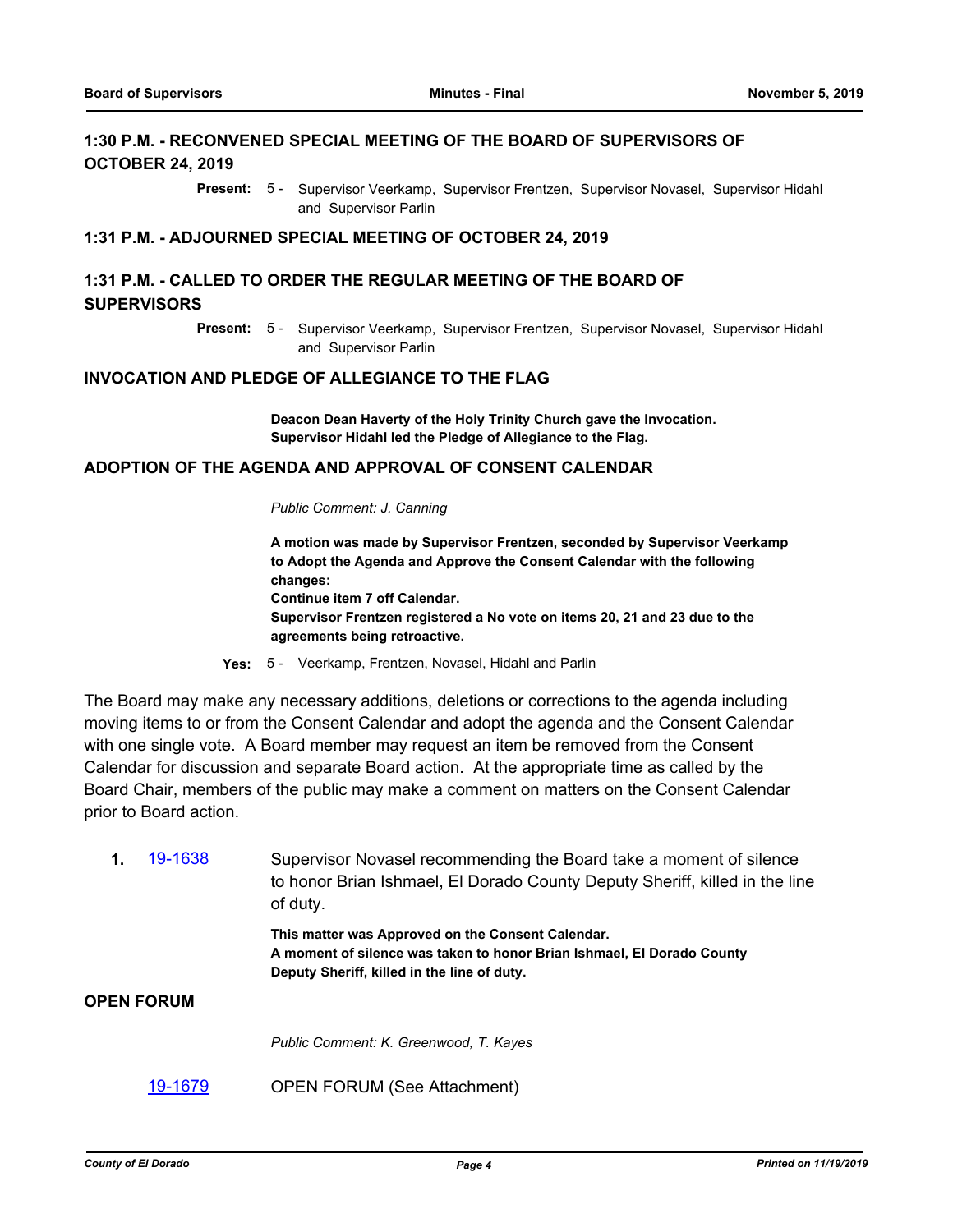Open Forum is an opportunity for members of the public to address the Board of Supervisors on subject matter that is not on their meeting agenda and within their jurisdiction. Public comments during Open Forum are limited to three minutes per person. Individuals authorized by organizations will have three minutes to present organizational positions and perspectives and may request additional time, up to five minutes. The total amount of time reserved for Open Forum is 20 Minutes.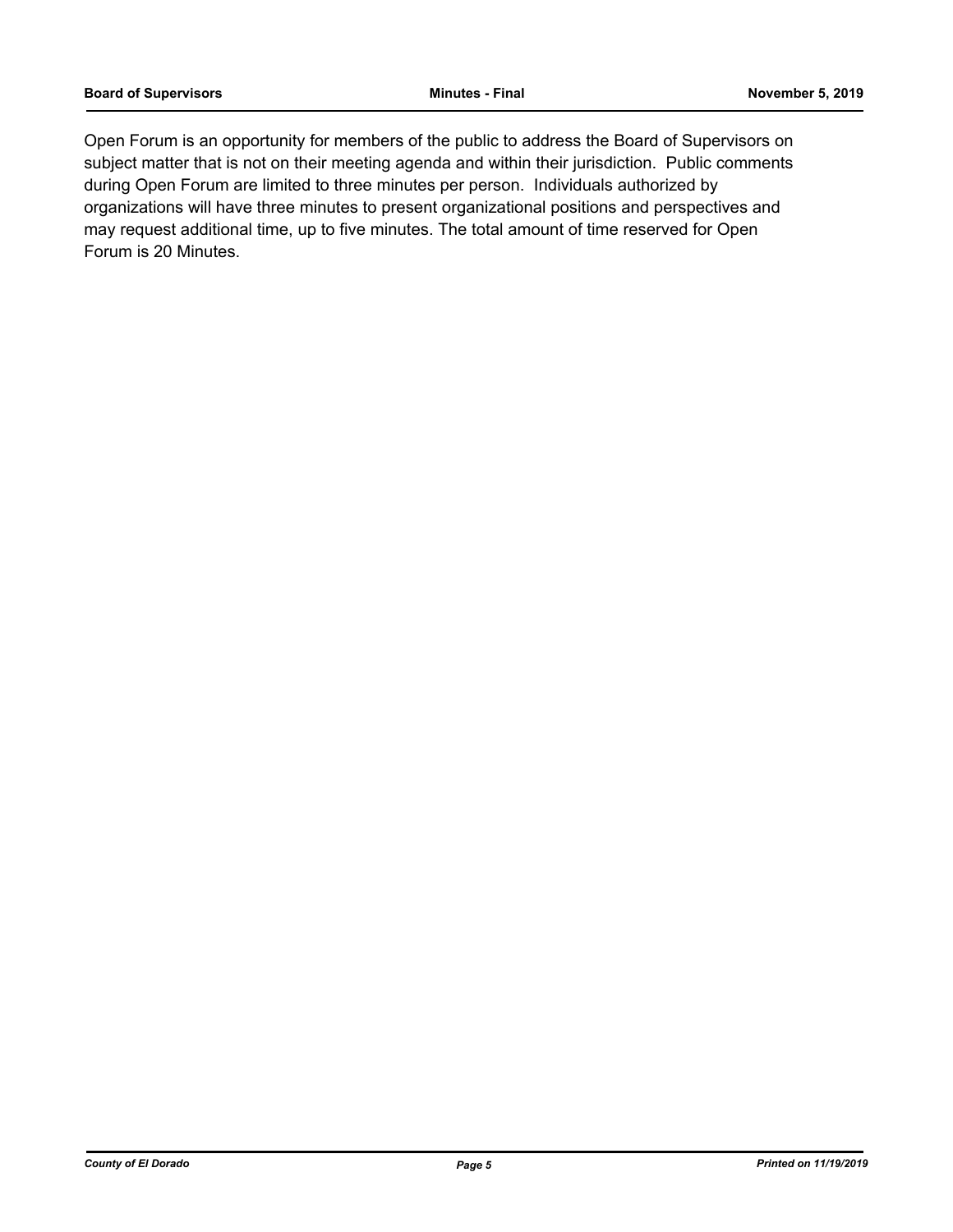#### **CONSENT CALENDAR**

**2.** [19-1628](http://eldorado.legistar.com/gateway.aspx?m=l&id=/matter.aspx?key=26952) Clerk of the Board recommending the Board approve the Minutes from the regular meeting of the October 22, 2019.

**This matter was Approved on the Consent Calendar.**

#### **GENERAL GOVERNMENT - CONSENT ITEMS**

**3.** [16-0305](http://eldorado.legistar.com/gateway.aspx?m=l&id=/matter.aspx?key=20961) Chief Administrative Office recommending the Board find that a state of emergency continues to exist in El Dorado County as a result of unprecedented tree mortality due to drought conditions and related bark beetle infestations. (Cont. 10/22/19, Item 2)

**This matter was Approved on the Consent Calendar.**

**4.** [19-1308](http://eldorado.legistar.com/gateway.aspx?m=l&id=/matter.aspx?key=26630) Chief Administrative Office, Facilities Division, recommending the Board: 1) Make findings that it is more economical and feasible to contract out in accordance with Chapter 3.13, Section 3.13.030 of the County Contracting Out Ordinance to contract out for janitorial services for a facility outside the main government center locations;

2) Authorize the Purchasing Agent to sign Agreement for Services 4292 with Pro-Line Cleaning Services, Inc., to provide janitorial services for the Public Safety Facility with a term of three years and a not-to-exceed amount of \$297,860;

3) Authorize the Purchasing Agent, or designee, to execute further documents relating to Agreement for Services 4292, including amendments which do not increase the maximum dollar amount or term of the Agreement, and contingent upon approval by County Counsel and Risk Management; and

4) Approve the attached budget transfer decreasing appropriations in the Sheriff's budget and increasing appropriations in Facilities in the amount of \$75,000 in Fiscal Year 2019-20 for costs related to the monthly custodial and potential as-needed custodial services. (4/5 vote required to approve budget amendment) (Cont. 10/15/19, Item 4)

**FUNDING:** General Fund.

**This matter was Approved on the Consent Calendar.**

**5.** [19-1581](http://eldorado.legistar.com/gateway.aspx?m=l&id=/matter.aspx?key=26905) Chief Administrative Office recommending the Board order the Auditor-Controller to disburse \$375,955.30 to the El Dorado Hills County Water District (El Dorado Hills Fire Department) from its Development Impact Mitigation Fee Account.

**FUNDING:** Development Impact Mitigation Fees.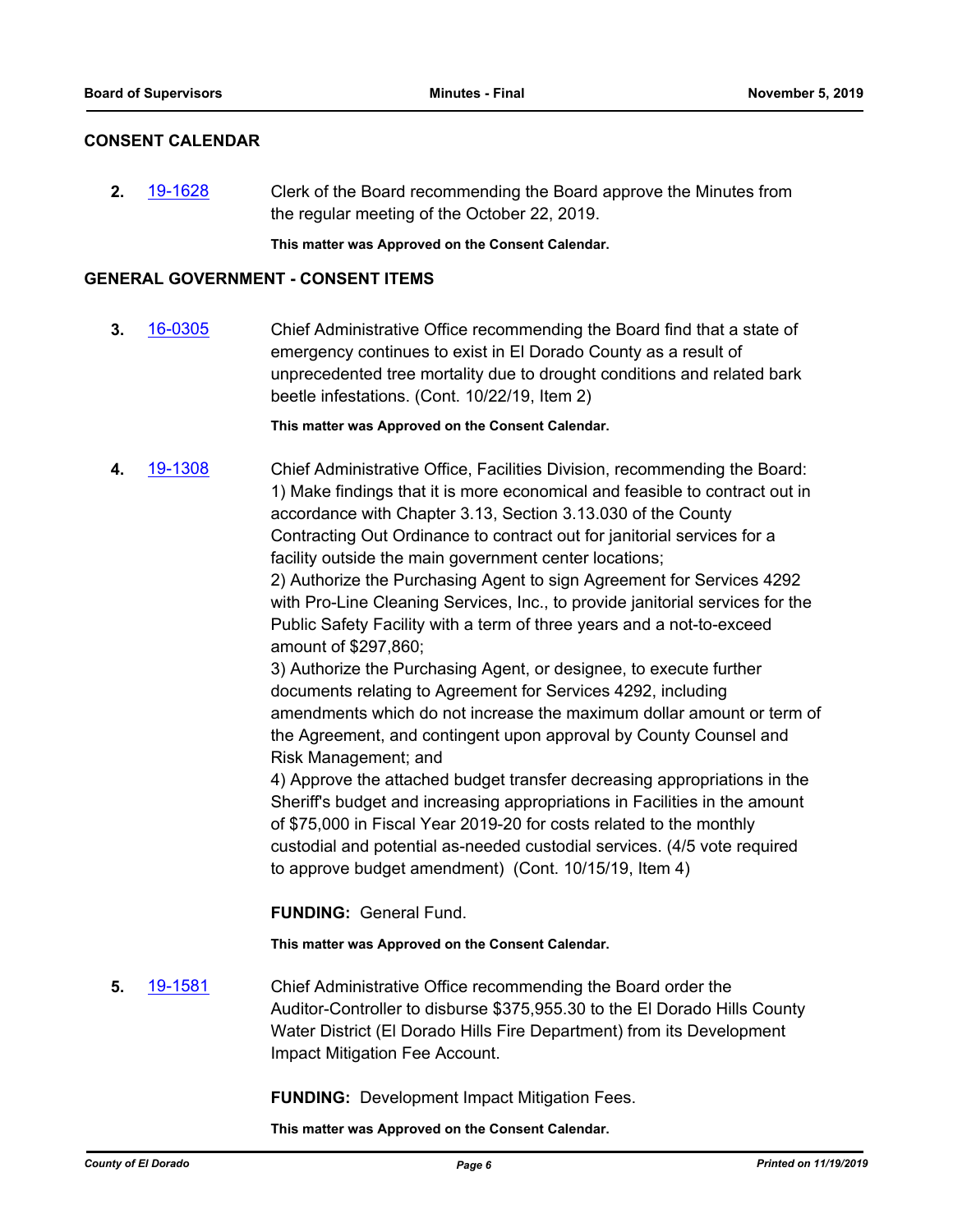**6.** [19-1583](http://eldorado.legistar.com/gateway.aspx?m=l&id=/matter.aspx?key=26907) Chief Administrative Office recommending the Board order the Auditor-Controller to disburse \$27,653.06 from the Georgetown Fire Protection District ("District") Fire Impact Mitigation Fee account to the District, or to a District account as designated by the District, to fund a portion of the District's purchase of land for the construction of a new headquarters facility.

> **FUNDING:** Georgetown Fire Protection District Development Impact Mitigation Fees.

**This matter was Approved on the Consent Calendar.**

**7.** [19-1651](http://eldorado.legistar.com/gateway.aspx?m=l&id=/matter.aspx?key=26975) Chief Administrative Office, EMS and Preparedness Division, recommending the Board:

> 1) Approve funding for the Alert Media internal emergency communication tool to assist in distributing timely emergency notification and status information to County departments and employees, in the amount of \$15,000 for the first year;

> 2) Authorize the purchasing agent to sign a three-year agreement for said communication tool; and

3) Approve the related budget transfer reducing the General Fund Appropriation for Contingency by \$15,000 and increasing appropriations in the EMS Preparedness Division budget by \$15,000. (4/5 vote required to approve the budget transfer.)

**FUNDING:** General Fund.

**This matter was Continued off calendar upon Approval of the Consent Calendar.**

**8.** [19-1607](http://eldorado.legistar.com/gateway.aspx?m=l&id=/matter.aspx?key=26931) Chief Administrative Office, Facilities Division, recommending the Board: 1) Approve the addition of a Capital Project to the Accumulative Capital Outlay (ACO) FY 2019-20 work plan in the amount of \$45,000 to refinish the floors at the Veterans Memorial Building; and 2) Approve the attached budget transfer decreasing special projects and contingency and increasing the operating transfer out in the Veteran's House Council special revenue fund and increasing the operating transfer in and fixed asset building improvement appropriations within the ACO fund to allow for the refinishing of the floors at the Veterans Memorial Building. (4/5 vote required)

**FUNDING:** House Council special revenue funds.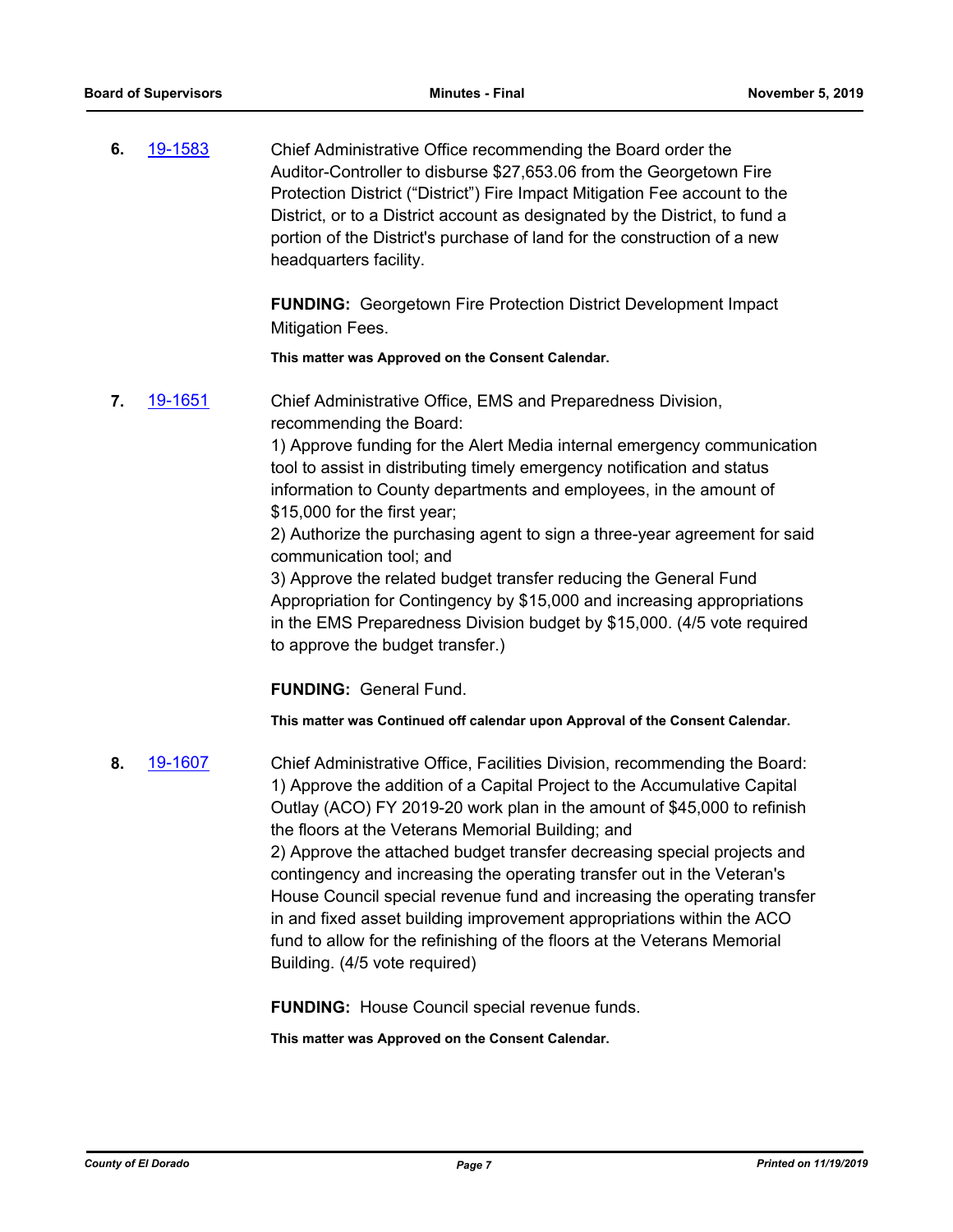**9.** [19-1485](http://eldorado.legistar.com/gateway.aspx?m=l&id=/matter.aspx?key=26806) Chief Administrative Office, Procurement and Contracts Division, recommending the Board declare two service weapons as surplus and approve the sale of the weapons to retiring Sheriff's Deputies Marc Gerhart and Mike Sukau.

> **FUNDING:** The Sheriff Office Armory will receive the funds paid by the retiring employees.

**This matter was Approved on the Consent Calendar.**

**10.** [19-1450](http://eldorado.legistar.com/gateway.aspx?m=l&id=/matter.aspx?key=26771) Clerk of the Board recommending the Board adopt and authorize the Chair to sign Resolution **198-2019** establishing the 2020 regular meeting calendar of the Board of Supervisors.

**Resolution 198-2019 was Adopted upon Approval of the Consent Calendar.**

**11.** [19-1436](http://eldorado.legistar.com/gateway.aspx?m=l&id=/matter.aspx?key=26757) Elections Department recommending the Board approve and authorize the Purchasing Agent to execute a new perpetual Agreement 4151 with Language Line Services, Inc., for foreign language interpretation services and American Sign Language services as required by the State, effective upon contract execution, for \$360 per year plus per minute usage rates.

**FUNDING:** Help America Vote Act funds.

**This matter was Approved on the Consent Calendar.**

**12.** [19-1560](http://eldorado.legistar.com/gateway.aspx?m=l&id=/matter.aspx?key=26884) Elections Department recommending the Board appoint Directors to Special Districts in lieu of election held on Tuesday, November 5, 2019.

#### **FUNDING:** N/A

**This matter was Approved on the Consent Calendar.**

**13.** [19-1564](http://eldorado.legistar.com/gateway.aspx?m=l&id=/matter.aspx?key=26888) Elections Department and Human Resources Department recommending the Board approve and authorize the Chair to sign Resolution **181-2019**  to authorize Human Resources to initiate a layoff for an Elections Technician I/II incumbent, occupying position 2767, in the Elections Department in order to comply with the requirements of Personnel Rule 1108, Nepotism. (Cont. 10/22/2019, Item 6)

**FUNDING:** General Fund.

**Resolution 181-2019 was Adopted upon Approval of the Consent Calendar.**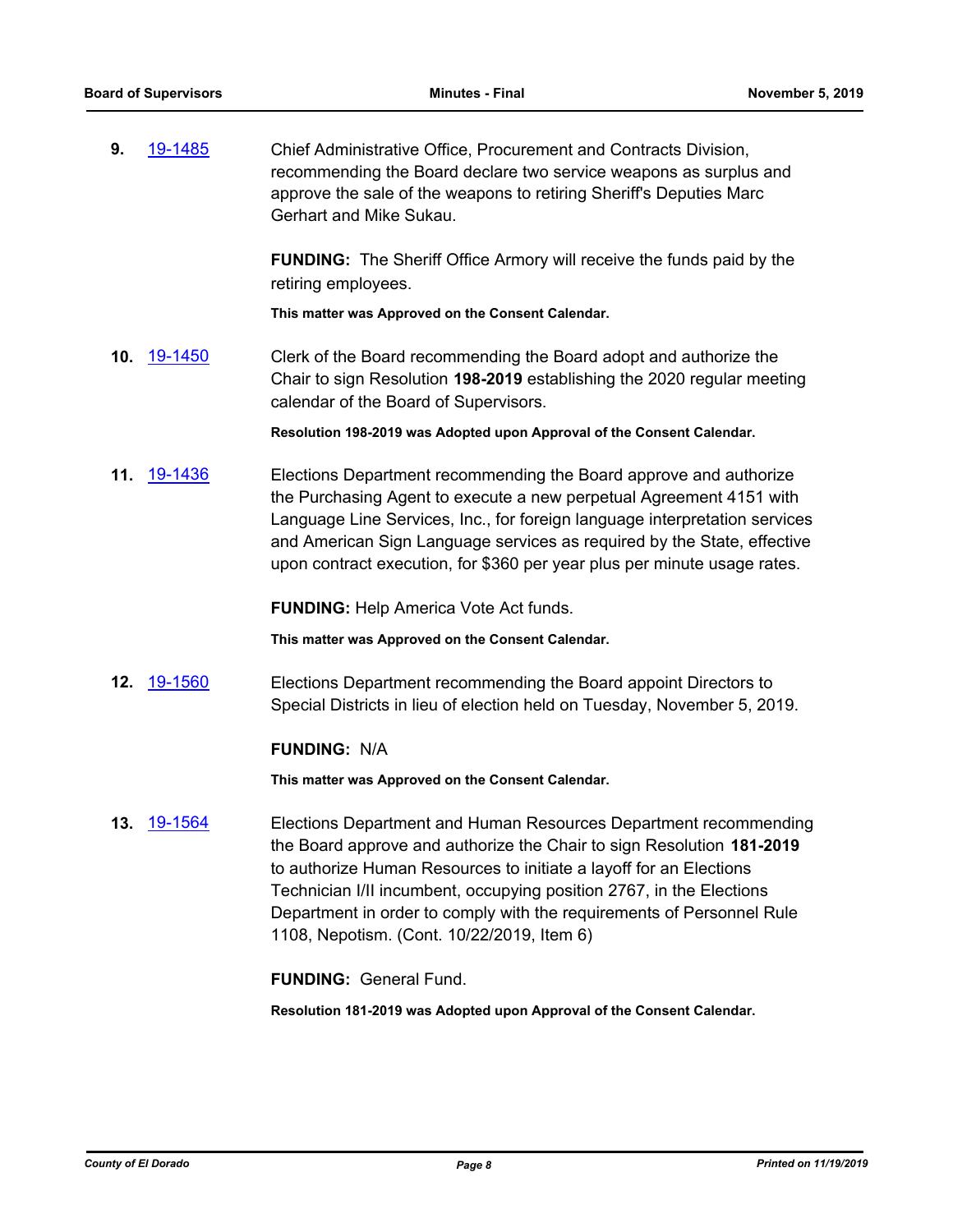|  | 14. 19-1520 | Human Resources Department recommending the Board:                                                     |
|--|-------------|--------------------------------------------------------------------------------------------------------|
|  |             | 1) Adopt and authorize the Chair to sign Resolution 188-2019 approving                                 |
|  |             | the negotiated Memorandum of Understanding (MOU) between the                                           |
|  |             | County of El Dorado and the Operating Engineers Local No. 3                                            |
|  |             | representing employees in the Corrections Bargaining Unit;                                             |
|  |             | 2) Authorize the Chair to sign said MOU, noting the MOU will be effective                              |
|  |             | the first full pay period following Union ratification and Board of                                    |
|  |             | Supervisors adoption of the MOU; and                                                                   |
|  |             | 3) Direct the Human Resources Department and the Auditor-Controller's                                  |
|  |             | Office to administer and implement the MOU provisions.                                                 |
|  |             | <b>FUNDING: General Fund.</b>                                                                          |
|  |             |                                                                                                        |
|  |             | This matter was Approved and Resolution 188-2019 was Adopted upon Approval<br>of the Consent Calendar. |

**15.** [19-1567](http://eldorado.legistar.com/gateway.aspx?m=l&id=/matter.aspx?key=26891) Human Resources Department recommending the Board: 1) Approve the revised Sheriff's Office department-specific class specification of Assistant Public Administrator;

> 2) Approve the revised Health & Human Services Agency department-specific class specification of Mental Health Medical Director; and

> 3) Adopt and authorize the Chair to sign Resolution **189-2019** to approve, due to a downward reclassification, the deletion of 1.0 FTE Highway Maintenance Worker IV and the addition of 1.0 FTE Highway Maintenance worker I/II/III in the Department of Transportation.

**FUNDING:** N/A & Road Fund Savings.

**This matter was Approved and Redolution 189-2019 was Adopted upon Approval of the Consent Calendar.**

**16.** [19-1616](http://eldorado.legistar.com/gateway.aspx?m=l&id=/matter.aspx?key=26940) Human Resources Department recommending the Board approve the revised department-specific class specification: Deputy Clerk of the Board I/II.

#### **FUNDING:** N/A

**This matter was Approved on the Consent Calendar.**

**17.** [19-1620](http://eldorado.legistar.com/gateway.aspx?m=l&id=/matter.aspx?key=26944) Recorder-Clerk recommending the Board approve and authorize the Recorder-Clerk to execute the Termination Agreement for Contract 3155 with SouthTech Systems, Inc., regarding document recording and management system services, effective upon execution.

**FUNDING:** Recorder-Clerk Special Revenue Funds.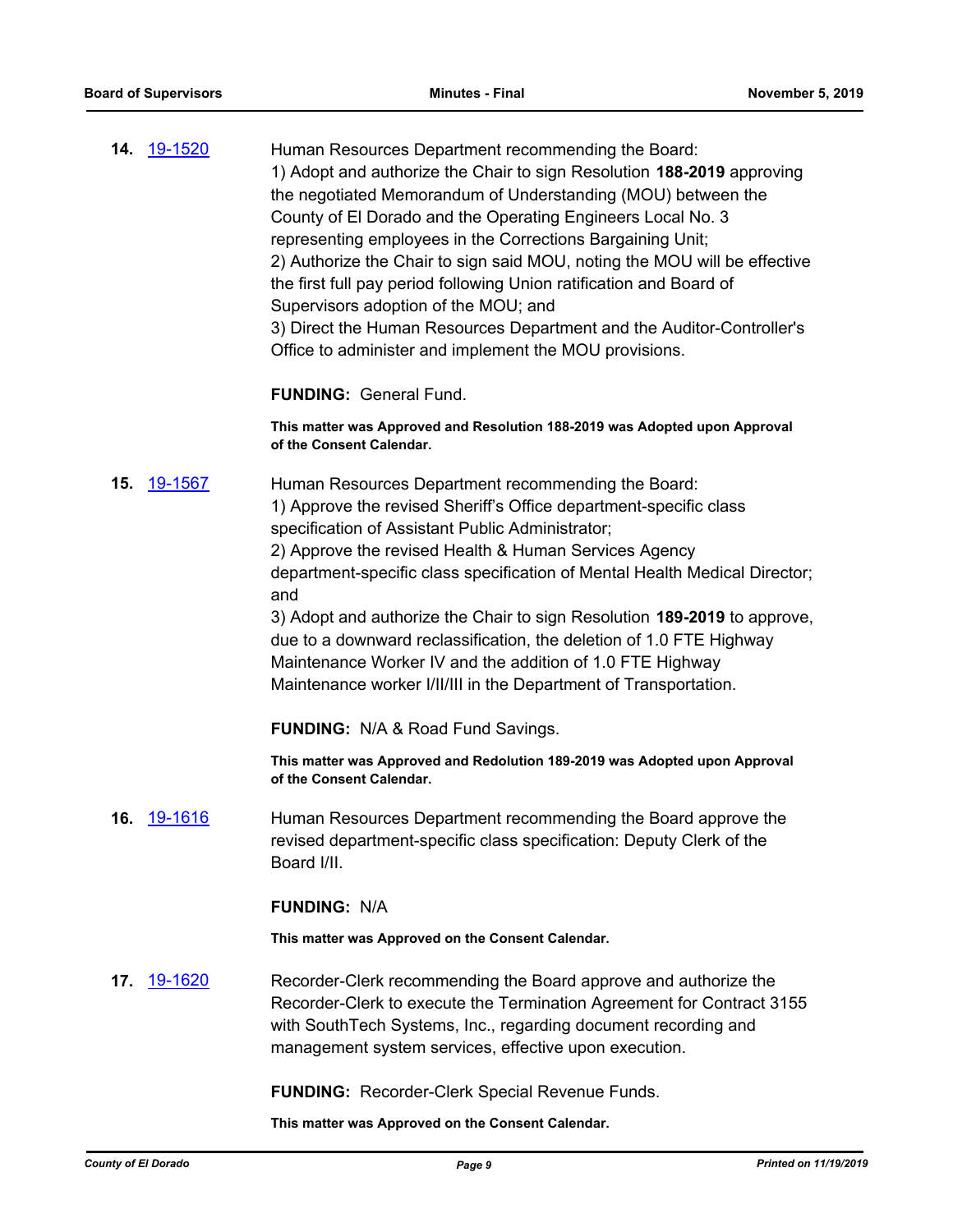**18.** [19-1641](http://eldorado.legistar.com/gateway.aspx?m=l&id=/matter.aspx?key=26965) Supervisor Novasel recommending the Board adopt and authorize the Chair to sign Resolution **197-2019** acknowledging highway restrictions during the 16th Annual Reno-Tahoe Odyssey Relay Run Adventure, May 29-30, 2020.

**Resolution 197-2019 was Adopted upon Approval of the Consent Calendar.**

**19.** [19-1642](http://eldorado.legistar.com/gateway.aspx?m=l&id=/matter.aspx?key=26966) Supervisor Novasel recommending the Board authorize the Chief Administrative Officer to approve up to eight hours of paid time for County staff who are participating on the holiday choir tour on December 17, 2019.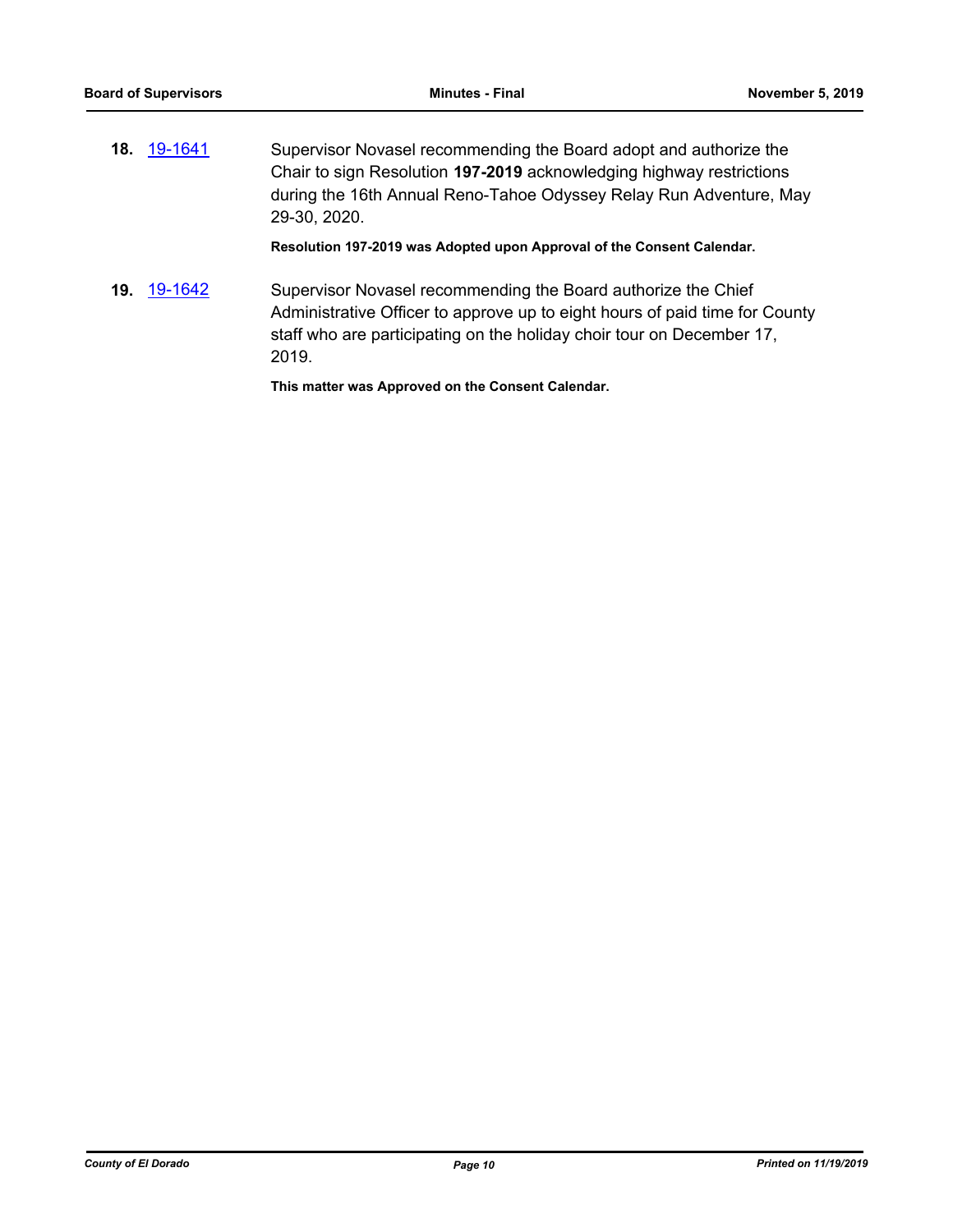#### **HEALTH AND HUMAN SERVICES - CONSENT ITEMS**

**20.** [19-1297](http://eldorado.legistar.com/gateway.aspx?m=l&id=/matter.aspx?key=26619) Health and Human Services Agency recommending the Board: 1) Approve and authorize the Chair to sign Amendment II to Memorandum of Understanding 265-M1610 with the California Department of State Hospitals, for the provision of State hospital beds on an "as requested" basis, retroactively extending the term by one (1) year through June 30, 2020, with a variable maximum obligation dependent on usage of State hospital beds; 2) Approve and authorize the Chair to sign Participation Agreement 4282

with California Mental Health Services Authority (CalMHSA) Joint Powers Authority (JPA), to participate in the "CalMHSA State Hospital Program" with a retroactive effective date of July 1, 2019 through June 30, 2020, and an administrative fee of \$1,402/per bed/fiscal year, thereby authorizing CalMHSA to negotiate and contract with the State for State hospital beds on behalf of the County; and

3) Approve and authorize the Chair to sign Participation Agreement 4284 with California Mental Health Services Authority (CalMHSA) Joint Powers Authority (JPA), to participate in the "CalMHSA North Valley Suicide Prevention Hotline Program" with a retroactive effective date of July 1, 2019 through June 30, 2020, and an administrative fee of \$8,175, thereby authorizing CalMHSA to administer program funding on behalf of the County.

**FUNDING:** State funding.

**This matter was Approved on the Consent Calendar. Supervisor Frentzen registered a No vote based on the agreement being retroactive.**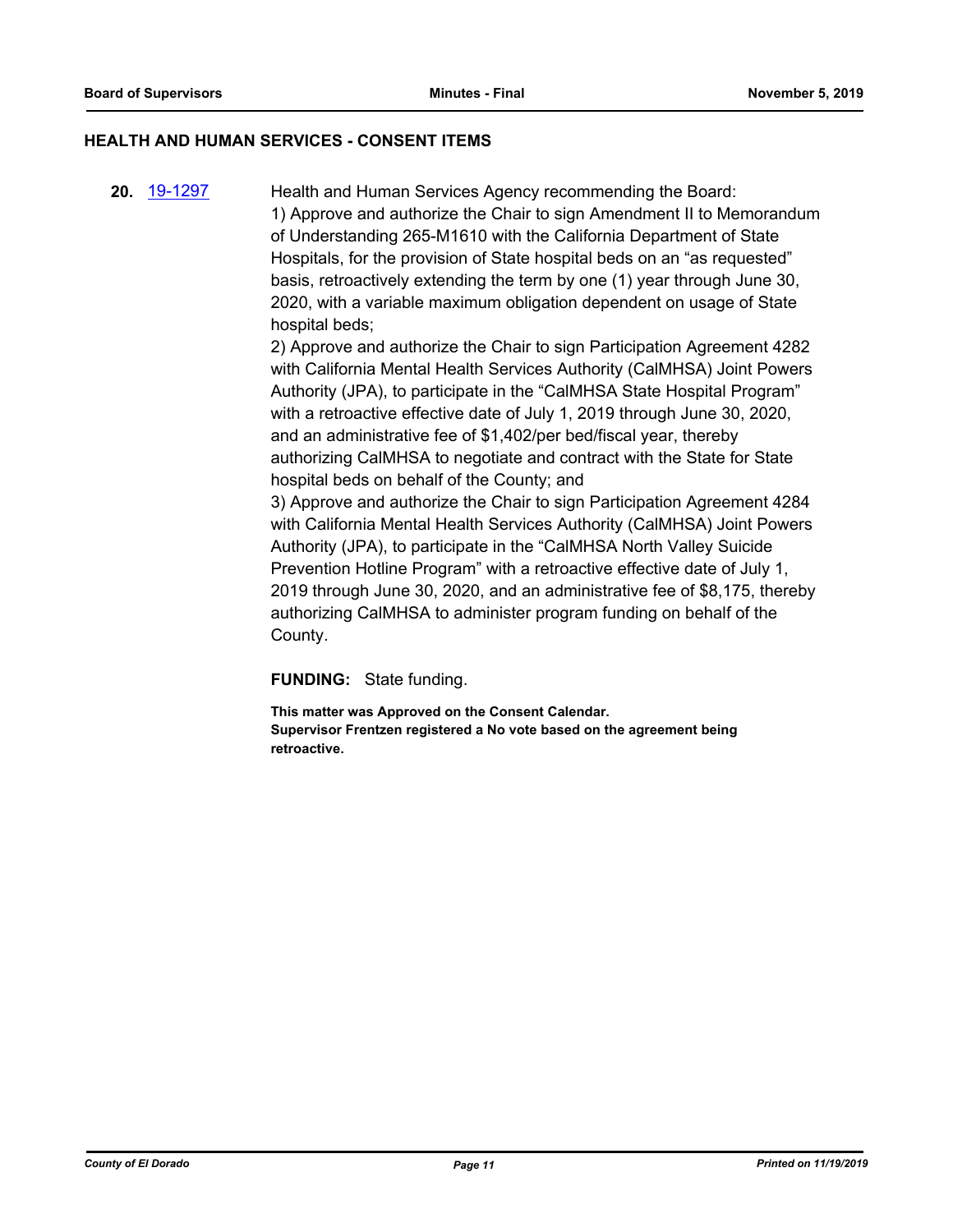**21.** [19-1526](http://eldorado.legistar.com/gateway.aspx?m=l&id=/matter.aspx?key=26848) Health and Human Services Agency (HHSA), in conjunction with Sheriff's Department and Probation, recommending the Board: 1) Approve and authorize the Chair to sign Agreement 19-96158 (FENIX 4259) with the California Department of Health Care Services, for participation in the Medi-Cal County Inmate Program, with a maximum obligation of \$403,078.43 for the retroactive term beginning July 1, 2019 through June 30, 2020; 2) Adopt and approve the Chair to sign Resolution **182-2019**, thereby delegating authority to the Director of the Health and Human Services Agency to execute future agreements with the California Department of Health Care Services to participate in the Medi-Cal County Inmate Program, contingent upon approval by County Counsel and Risk Management; and 3) Authorize the HHSA Director, HHSA Chief Fiscal Officer (CFO), Sheriff, or Sheriff's Office CFO to administer any subsequent administrative documents, including required fiscal and programmatic reports. **FUNDING:** Federal (Medicaid); County share of cost for the non-federal portion is based on usage, not to exceed \$403,078.43 in General Fund. **This matter was Approved and Resolution 182-2019 was Adopted upon Approval of the Consent Calendar. Supervisor Frentzen registered a No vote based on the agreement being retroactive. 22.** [19-1530](http://eldorado.legistar.com/gateway.aspx?m=l&id=/matter.aspx?key=26852) Health and Human Services Agency recommending the Board adopt and authorize the Chair to sign Resolution **191-2019**, amending the Authorized Personnel Allocation Resolution (105-2019), thereby deleting 3.0 vacant Full Time Equivalent (FTE) Screener and adding 3.0 FTE Office Assistant III. **FUNDING:** 100% Federal and State Funding. **Resolution 191-2019 was Adopted upon Approval of the Consent Calendar.**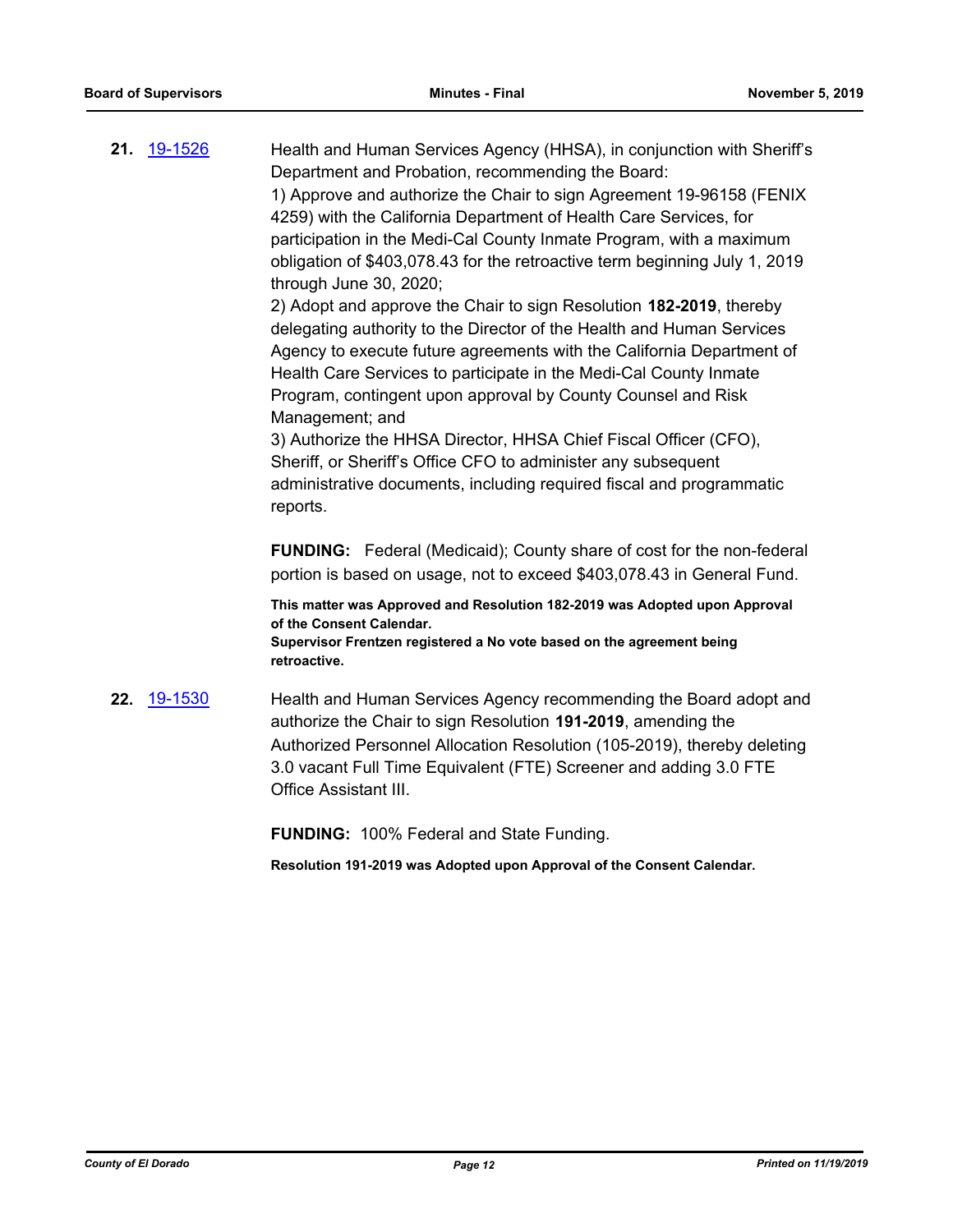**23.** [19-1576](http://eldorado.legistar.com/gateway.aspx?m=l&id=/matter.aspx?key=26900) Health and Human Services Agency, Sheriff's Office and Probation Department recommending the Board: 1) Find, in accordance with County Ordinance Section 3.13.030, it is

more economical and feasible to engage an independent contractor to provide licensed healthcare professionals trained in correctional medicine;

2) Approve and authorize the Chair to sign Amendment 1 to Agreement for Services 2989 with California Forensic Medical Group for the provision of health services in the County detention facilities for the term of January 1, 2019 through December 31, 2023, with a reduction in Fiscal Year 2019-20 by \$87,154 retroactively effective July 1, 2019 due to the closure of the Placerville Juvenile Hall, and continuing for the remaining term of the Agreement (total reduction over five year term \$418,096), thereby reducing the maximum contractual obligation of \$21,967,666 to \$21,549,570;

3) Approve and authorize the attached Budget Transfer Request to increase the General Fund contribution for Fiscal Year 2019-20 CFMG budget by \$195,846, and decrease the General Fund contribution to the County Medical Services Program budget by \$195,846; and 4) Authorize the Purchasing Agent, or designee, to execute further documents relating to Agreement for Services 2989, including amendments which do not increase the maximum dollar amount or term of the Agreement, and contingent upon approval by County Counsel and Risk Management.

#### **FUNDING:** General Fund.

**This matter was Approved on the Consent Calendar. Supervisor Frentzen registered a No vote based on the agreement being retroactive.**

**24.** [19-1599](http://eldorado.legistar.com/gateway.aspx?m=l&id=/matter.aspx?key=26923) Health and Human Services Agency recommending the Board adopt and authorize the Chair to sign Resolution **195-2019**, amending the Authorized Personnel Allocation Resolution (105-2019), thereby deleting 1.0 Full Time Equivalent (FTE) Social Service Program Manager and adding 1.0 FTE Program Manager - Protective Services.

#### **FUNDING:** General Fund.

**Resolution 195-2019 was Adopted upon Approval of the Consent Calendar.**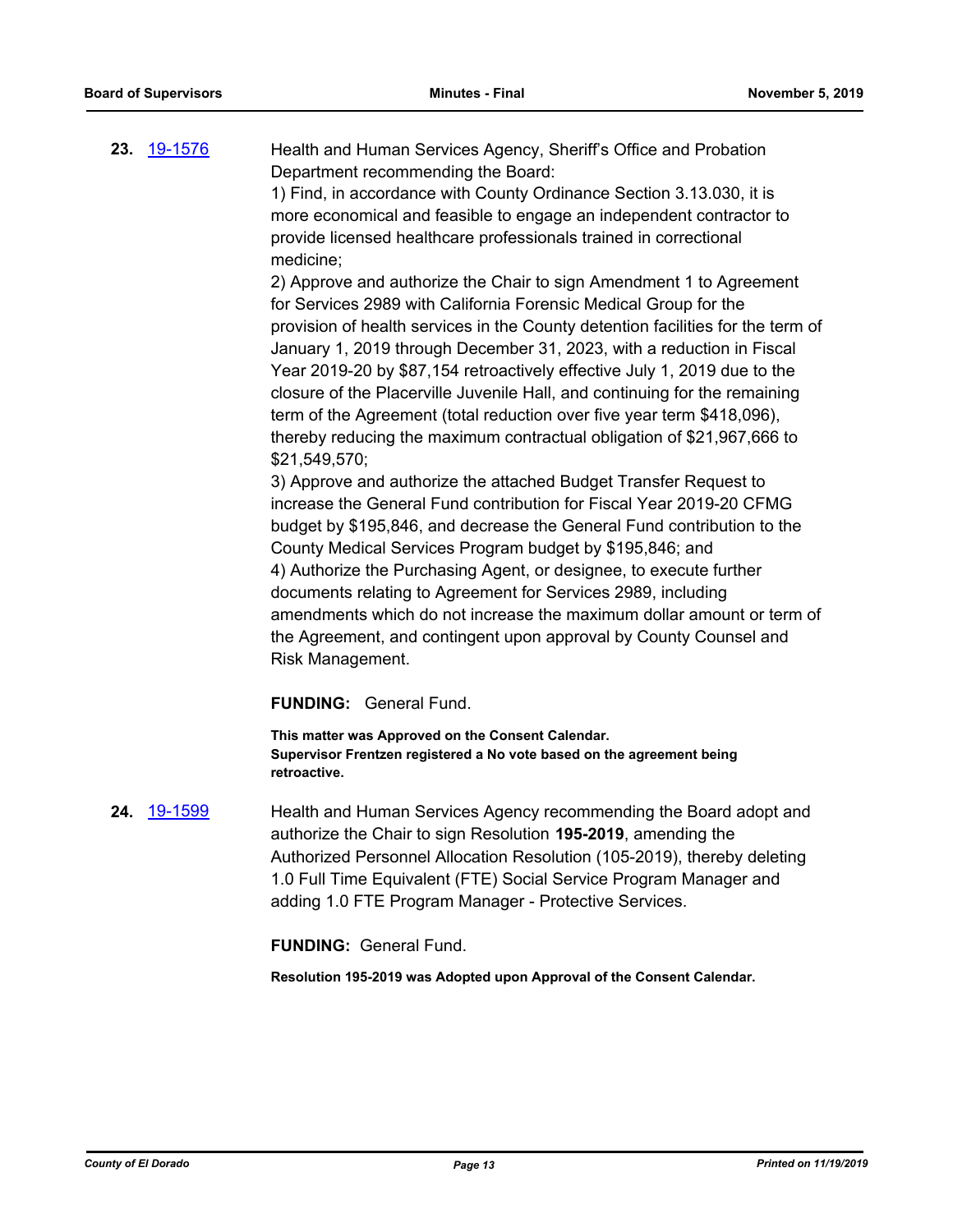#### **LAND USE AND DEVELOPMENT - CONSENT ITEMS**

**25.** [19-1556](http://eldorado.legistar.com/gateway.aspx?m=l&id=/matter.aspx?key=26880) Department of Agriculture recommending the Board: 1) Approve the addition of one (1) Seraphin Slip on Calibration Unit with three 5 gallon stainless steel provers with a 50 gallon high speed prover to the Department's Fixed Asset List; and 2) Approve and authorize the Chair to sign a budget transfer from General Fund Appropriation for Contingency in the amount of \$32,311 for the fixed asset, to re-budget the item in order to complete a purchase that was approved as part of the FY 2018-19 Budget and Fixed Asset List, but unable to be delivered prior to the end of the fiscal year. (4/5 vote required)

**FUNDING:** General Fund.

**This matter was Approved on the Consent Calendar.**

**26.** [19-1351](http://eldorado.legistar.com/gateway.aspx?m=l&id=/matter.aspx?key=26672) Department of Transportation recommending the Board: 1) Approve an increase of \$399,000 to the 2018 Capital Improvement Program direct construction budget for the South Tahoe Greenway Shared Use Trail Phase 1B and 2 Project; 2) Approve and adopt the South Tahoe Greenway Shared Use Trail Phase 1B and 2 Project (CIP 95200/36107022, Contract 3785) Plans and Contract Documents and authorize the Chair to sign the Plans; and 3) Authorize advertisement for construction bids (the total estimated cost

for the construction phase of the Project is \$5,499,528).

**FUNDING:** Active Transportation Program (36% - Federal), Congestion Mitigation and Air Quality Program (7% - Federal), California Tahoe Conservancy (57% - State).

**This matter was Approved on the Consent Calendar.**

**27.** [19-1368](http://eldorado.legistar.com/gateway.aspx?m=l&id=/matter.aspx?key=26689) Department of Transportation recommending the Board approve and authorize the Chair to sign Cooperative Agreement 03-0701 between the California Department of Transportation and County of El Dorado defining the roles, responsibilities, and cost contribution of each agency related to the Plans, Specifications, and Estimate phase of the U.S. 50/Pioneer Trail Intersection Safety Improvement Project, CIP 72379/36104026.

> **FUNDING:** Surface Transportation Block Grant Program (32%), Tahoe Regional Planning Agency Air Quality Mitigation Funds (4%), Congestion Mitigation and Air Quality Program funding (9%), and Highway Safety Improvement Program (55%).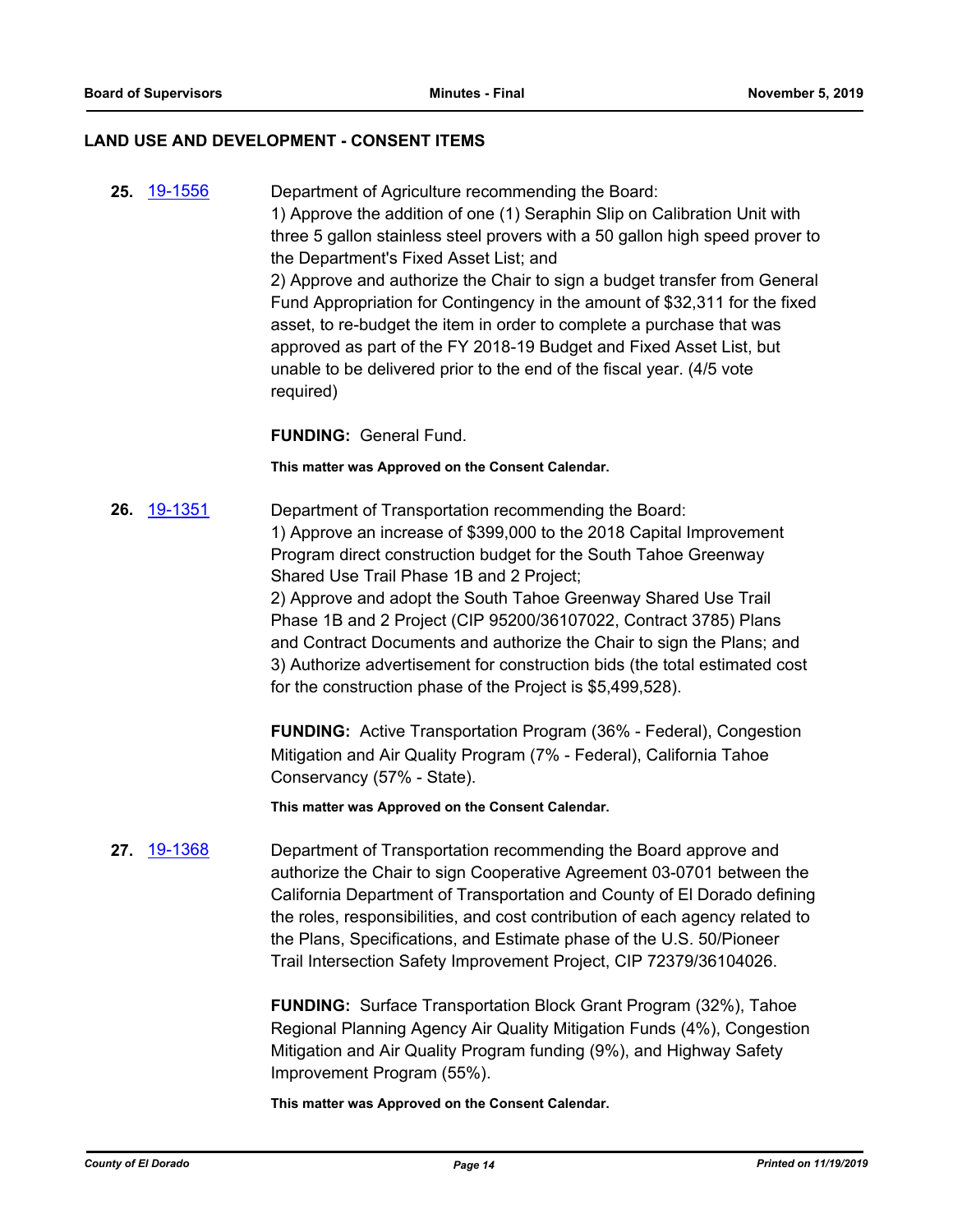**28.** [19-1474](http://eldorado.legistar.com/gateway.aspx?m=l&id=/matter.aspx?key=26795) Department of Transportation recommending the Board adopt and authorize the Chair to sign Resolution **190-2019**, thereby amending the FY 2019-20 Authorized Personnel Allocation Resolution for the Department of Transportation, adding one 1.0 FTE Administrative Technician - Limited Term.

> **FUNDING:** 50% Developer and Traffic Impact Mitigation Fee funds and 50% Road Fund.

**Resolution 190-2019 was Adopted upon Approval of the Consent Calendar.**

**29.** [19-1499](http://eldorado.legistar.com/gateway.aspx?m=l&id=/matter.aspx?key=26821) Department of Transportation recommending the Board approve the following:

> 1) Award Bid 20-292-016 for the purchase of Washoe Sand to the sole qualified bidder, Cinderlite Trucking Corporation of Carson City, NV; 2) Authorize the Purchasing Agent to issue a purchase order contract in the amount of \$120,000 plus applicable sales tax and fees for a thirty-six (36) month period following Board approval; and

3) Authorize the Purchasing Agent to increase the purchase order contract on an "as needed" basis during the awarded period as long as funding is available within the requesting department's budget.

**FUNDING:** Road Fund - Discretionary.

**This matter was Approved on the Consent Calendar.**

**30.** [19-1503](http://eldorado.legistar.com/gateway.aspx?m=l&id=/matter.aspx?key=26825) Department of Transportation recommending the Board consider the following:

> 1) Approve and authorize the Chair to sign the Notice of Acceptance with Truesdell Corporation of California for the Safety Countermeasures at Various Locations Project, 49320/36201034, Contract 3630; 2) Approve and authorize the Clerk of the Board to release the Payment and Performance Bonds to the Surety upon notification from the Department of Transportation, after the one-year guarantee period; and 3) Approve and authorize the Chair to sign a Budget Transfer in the amount of \$375,000, increasing appropriations and related revenues for Fiscal Year 2019-20 to re-budget expenditures that did not occur during FY 2018-19. (4/5 vote required)

**FUNDING:** Highway Safety Improvement Program Funds (100%). (Federal Funds)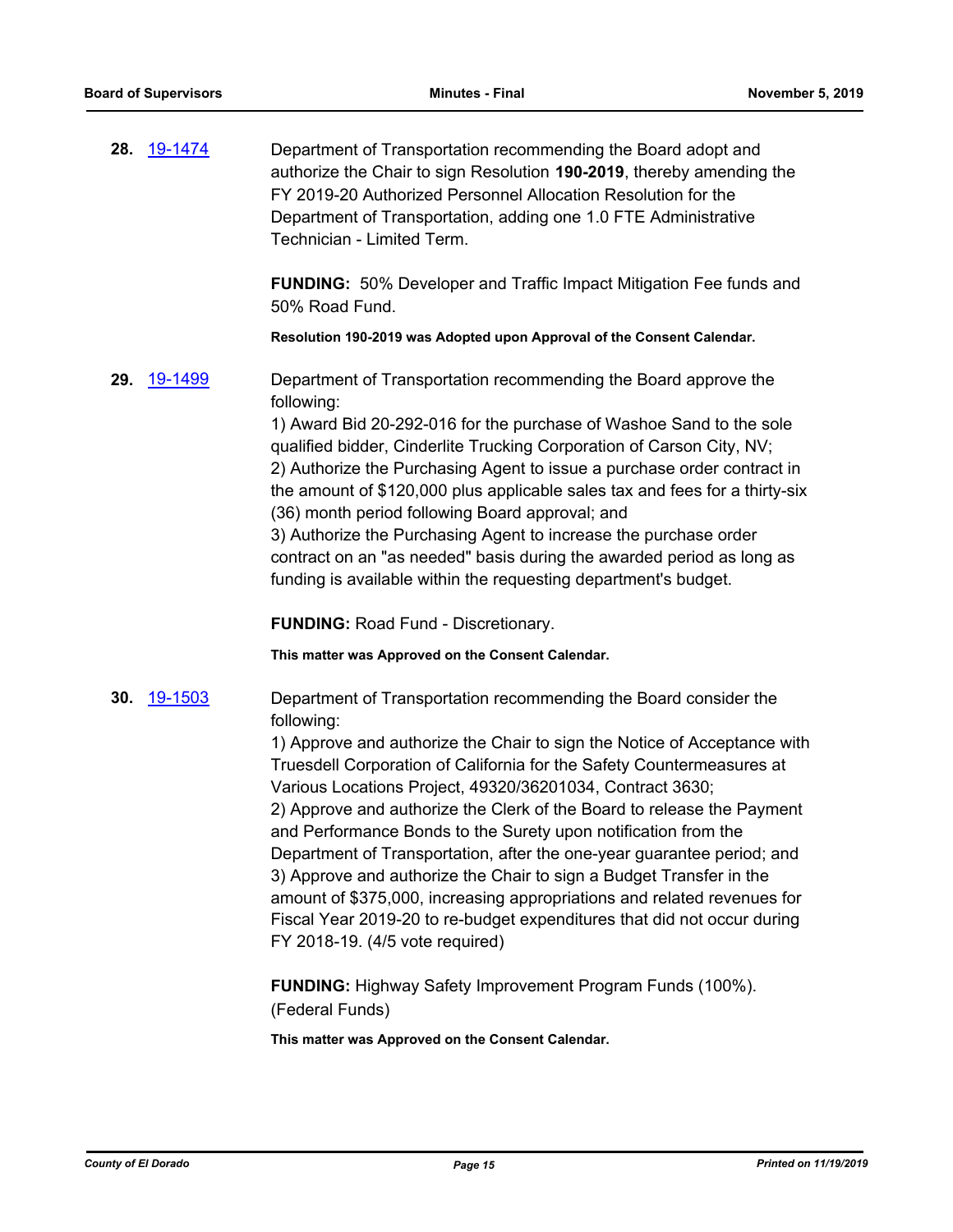**31.** [19-1396](http://eldorado.legistar.com/gateway.aspx?m=l&id=/matter.aspx?key=26717) Department of Transportation recommending the Board approve and authorize the Chair to sign Resolution **169-2019** setting for election a measure to consider a special tax for the purpose of snow removal equipment acquisition and services in the South Shore Snow Removal Zone of Benefit 501 within County Service Area 3, noting that the measure will be submitted to the zone electorate on the ballots distributed for the Presidential Primary Election to be held March 3, 2020. (Cont. 10/22/2019, Item 27) (Est. Time: 10 Min.)

**FUNDING:** County Service Area Zone of Benefit Special Taxes.

**Resolution 169-2019 was Adopted upon Approval of the Consent Calendar.**

**32.** [19-1380](http://eldorado.legistar.com/gateway.aspx?m=l&id=/matter.aspx?key=26701) Department of Transportation recommending the Board: 1) Accept the subdivision improvements for West Valley Village, Unit 5B, Phase 2, TM 99-1359-R, as complete; 2) Reduce Performance Bond 024057245 from \$3,240,410.70 to \$324,041.07, which is ten percent of the total cost of the subdivision improvements. This amount guarantees against any defective work, labor done, or defective materials furnished, which is to be released after one year if no claims are made; 3) Hold Laborers & Materialmens Bond 024057245 in the amount of \$1,620,205.35 for six months to guarantee payments to persons furnishing labor, materials, or equipment; and 4) Authorize the Clerk of the Board to release the respective Bonds after the required time periods upon written request by the Department of Transportation. **FUNDING:** Developer Funded.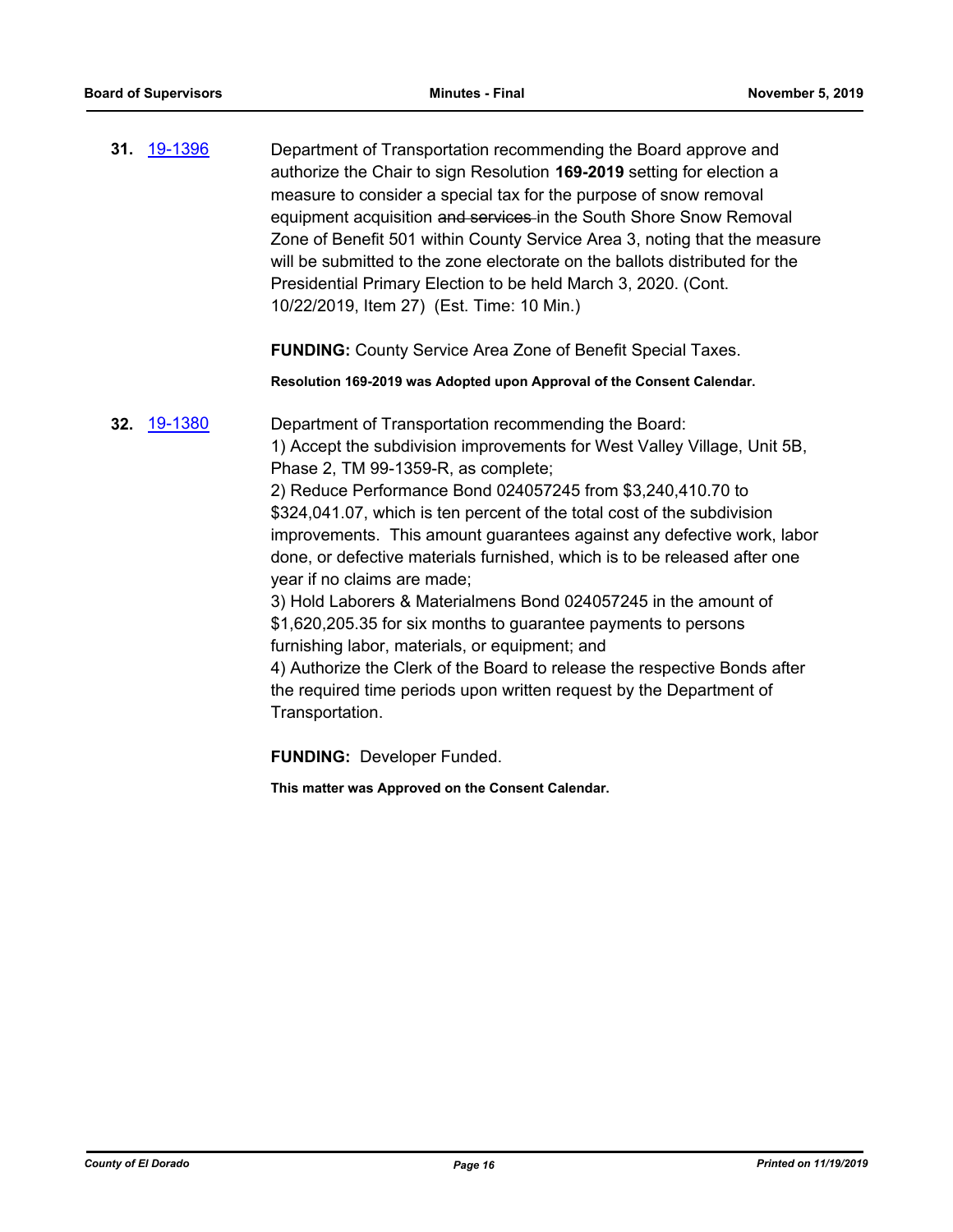#### **LAW AND JUSTICE - CONSENT ITEMS**

**33.** [19-1339](http://eldorado.legistar.com/gateway.aspx?m=l&id=/matter.aspx?key=26660) Chief Administrative Office, Facilities Division on behalf of the Sheriff's office, recommending the Board: 1) Ratify the Facilities Manager's signature on the hold over letter sent to the Placerville Masonic Center Association on May 23, 2019 exercising the hold over provision as stipulated in Section 21.3 of Contract 151 for the lease agreement with the Placerville Masonic Center Association Inc. for up to an additional forty-five (45) days, from September 1, 2019 through October 15, and 2) Authorize an increase of \$20,000 to Contract 151 to cover expenses for an additional forty-five (45) days of rent payments, from September 1, 2019 through October 15, 2019.

**FUNDING:** General Fund.

**This matter was Approved on the Consent Calendar.**

**34.** [19-1569](http://eldorado.legistar.com/gateway.aspx?m=l&id=/matter.aspx?key=26893) Sheriff's Office recommending the Board: 1) Approve and authorize the Chair to sign a Governing Body Resolution **192-2019** for FY 2019 Homeland Security Grant Program sub-granted through the California Governor's Office of Emergency Services; and 2) Approve and authorize the Chair to sign a Governing Body Resolution **193-2019** for FY 2019 Emergency Management Performance Grant sub-granted through the California Governor's Office of Emergency Services.

**FUNDING:** Federal Grant Funds.

**Resolutions 192-2019 and 193-2019 were Adopted upon Approval of the Consent Calendar.**

**35.** [19-1570](http://eldorado.legistar.com/gateway.aspx?m=l&id=/matter.aspx?key=26894) Sheriff's Office recommending the Board approve and authorize the Chair to sign a Governing Body Resolution **194-2019** for FY 2018 - FY 2020 State Criminal Alien Assistance Program grant award through the federal Department of Justice.

**FUNDING:** Federal Grant Funds.

**Resolution 194-2019 was Adopted upon Approval of the Consent Calendar.**

## **END CONSENT CALENDAR**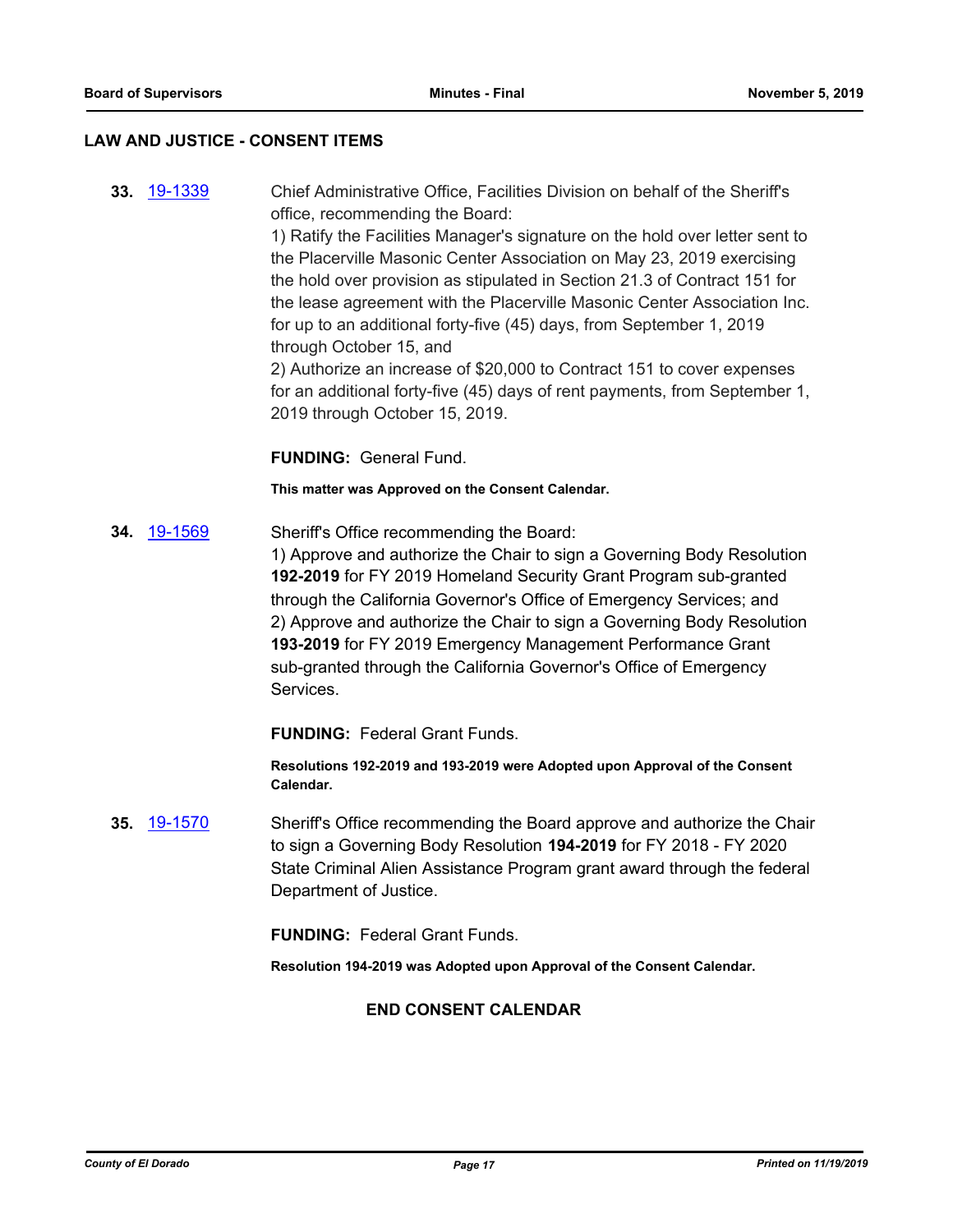#### **DEPARTMENT MATTERS (Items in this category may be called at any time)**

**36.** [19-1555](http://eldorado.legistar.com/gateway.aspx?m=l&id=/matter.aspx?key=26879) Supervisor Hidahl recommending the Board approve and authorize the Chair to sign a Proclamation recognizing Moseley Collins for his efforts to fight hunger. (Est. Time: 5 Min.)

> **Supervisor Hidahl read the Proclamation. A motion was made by Supervisor Hidahl, seconded by Supervisor Veerkamp to Approve this matter.**

- **Yes:** 5 Veerkamp, Frentzen, Novasel, Hidahl and Parlin
- **37.** [19-1648](http://eldorado.legistar.com/gateway.aspx?m=l&id=/matter.aspx?key=26972) Supervisor Frentzen recommending the Board take the following actions regarding the Central El Dorado Hills project:

1) Hold a Planning Commission Hearing for the Central El Dorado Hills project in El Dorado Hills in January, after the holidays in the evening; 2) Hold the Board of Supervisors Hearing for the Central El Dorado Hills project in the evening in El dorado Hills; and

3) Direct staff to review and amend if necessary, the Time and Material Agreement with Parker Development Company to ensure the full cost recovery from the developer. (Est. Time: 10 Min.)

*Public Comment: K. Moreno, B. Hendricks, T. Kayes*

**A motion was made by Supervisor Novasel, seconded by Supervisor Veerkamp to hold an additional Special Planning Commission Hearing for the Central El Dorado Hills project in El Dorado Hills in January, after the holidays in the evening.**

**Yes:** 5 - Veerkamp, Frentzen, Novasel, Hidahl and Parlin

**A motion was made by Supervisor Frentzen, seconded by Supervisor Hidahl to hold an additional Special Board of Supervisors Hearing for the Central El Dorado Hills project in the evening in El Dorado Hills.**

- **Yes:** 3 Frentzen, Hidahl and Parlin
- **Noes:** 2 Veerkamp and Novasel

**A motion was made by Supervisor Frentzen to direct staff to review and amend if necessary, the Time and Material Agreement with Parker Development Company to ensure the full cost recovery from the developer. Motion Failed for lack of a second.**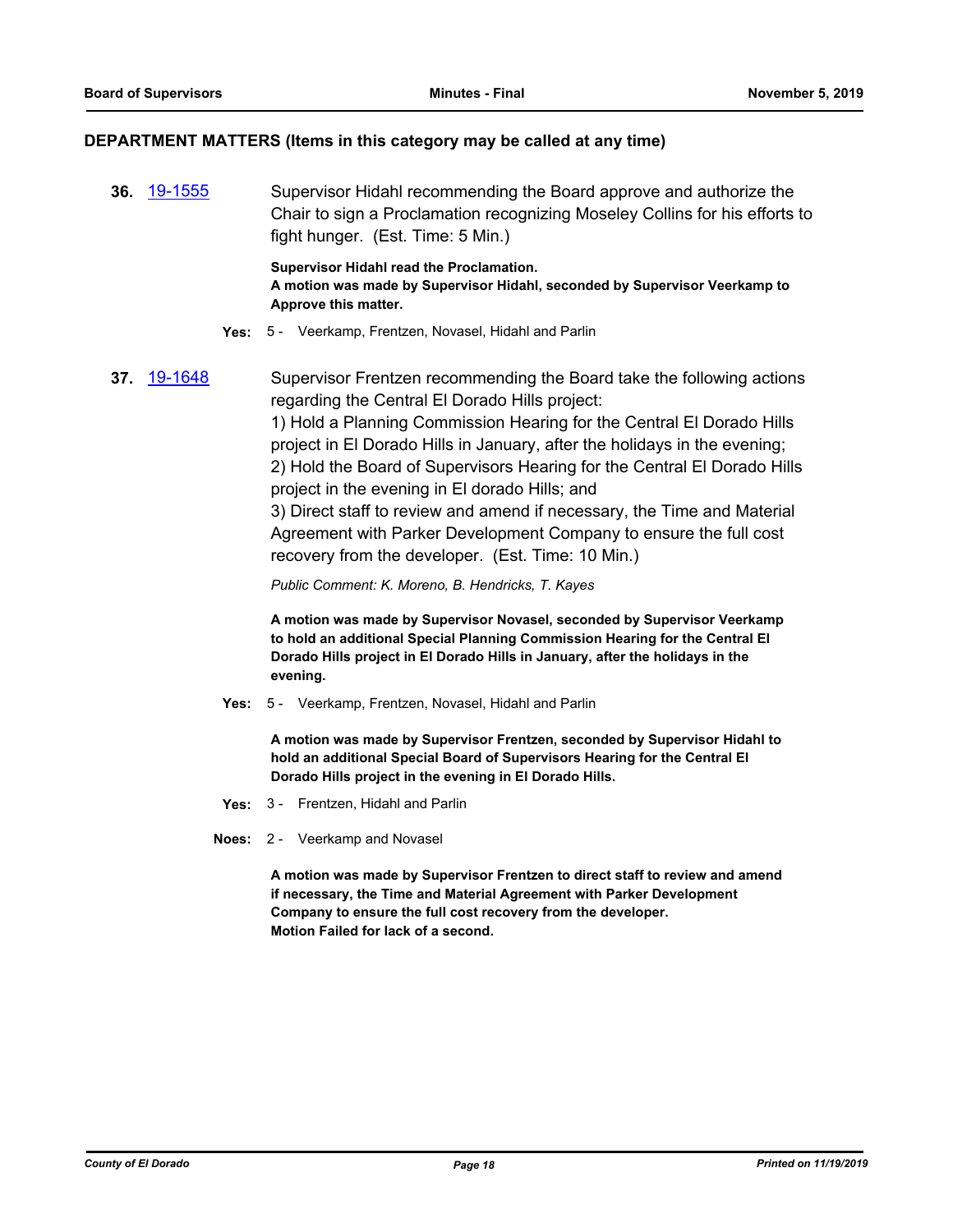#### **1:30 P.M. - TIME ALLOCATION**

**38.** [19-1568](http://eldorado.legistar.com/gateway.aspx?m=l&id=/matter.aspx?key=26892) HEARING - Recorder-Clerk recommending the Board conduct a public hearing and approve and authorize the Chair to sign Ordinance **5108** adding Chapter 3.25 to the El Dorado County Ordinance Code pertaining to a schedule of fees and fee changes for the Recorder-Clerk's Office, with fee changes to become effective January 1, 2020. (Est. Time: 15 Min.)

#### **FUNDING:** General Fund Revenue.

**Supervisor Novasel opened the public hearing and upon conclusion of public comment and staff input, closed the hearing. A motion was made by Supervisor Veerkamp, seconded by Supervisor Hidahl to Adopt Ordinance 5108.**

- **Yes:** 5 Veerkamp, Frentzen, Novasel, Hidahl and Parlin
- **39.** [19-1559](http://eldorado.legistar.com/gateway.aspx?m=l&id=/matter.aspx?key=26883) HEARING Planning and Building Department, Planning Division, forwarding a request from Winn Communities for an Initiation Hearing (Conceptual Review) of a proposed new Specific Plan that would require amending the General Plan land use designation of a de-annexed portion of the El Dorado Hills Business Park from the current Research and Development to residential land uses to allow medium- and low-density single family residential development with an expected range of 700 to 900 dwelling units. The property, identified by Assessor's Parcel Number 117-010-012, consisting of 208 acres, is located within the El Dorado Hills Business Park, in the El Dorado Hills area. Staff recommends the Board take the following actions:

1) Find that the proposed Pre-Application PA19-0001 complies with the criteria for initiation of General Plan Amendments as required by Board of Supervisors Policy J-6; and

2) Provide the Applicant with initial feedback on the proposed project. (Supervisorial District 2) (Est. Time 1 Hr.)

#### **FUNDING:** N/A

*Public Comment: B. Hendricks, E. Foreshear, T. Chapfield, S. Shoe, D. Manning, L. Brent-Bumb, K. Payne, T. Kayes, G. Willard, J. Gainsbourgh*

**Supervisor Novasel opened the public hearing and upon conclusion of public comment and staff input, closed the hearing. A motion was made by Supervisor Veerkamp, seconded by Supervisor Hidahl to Approve this matter.**

- **Yes:** 3 Veerkamp, Novasel and Hidahl
- **Noes:** 2 Frentzen and Parlin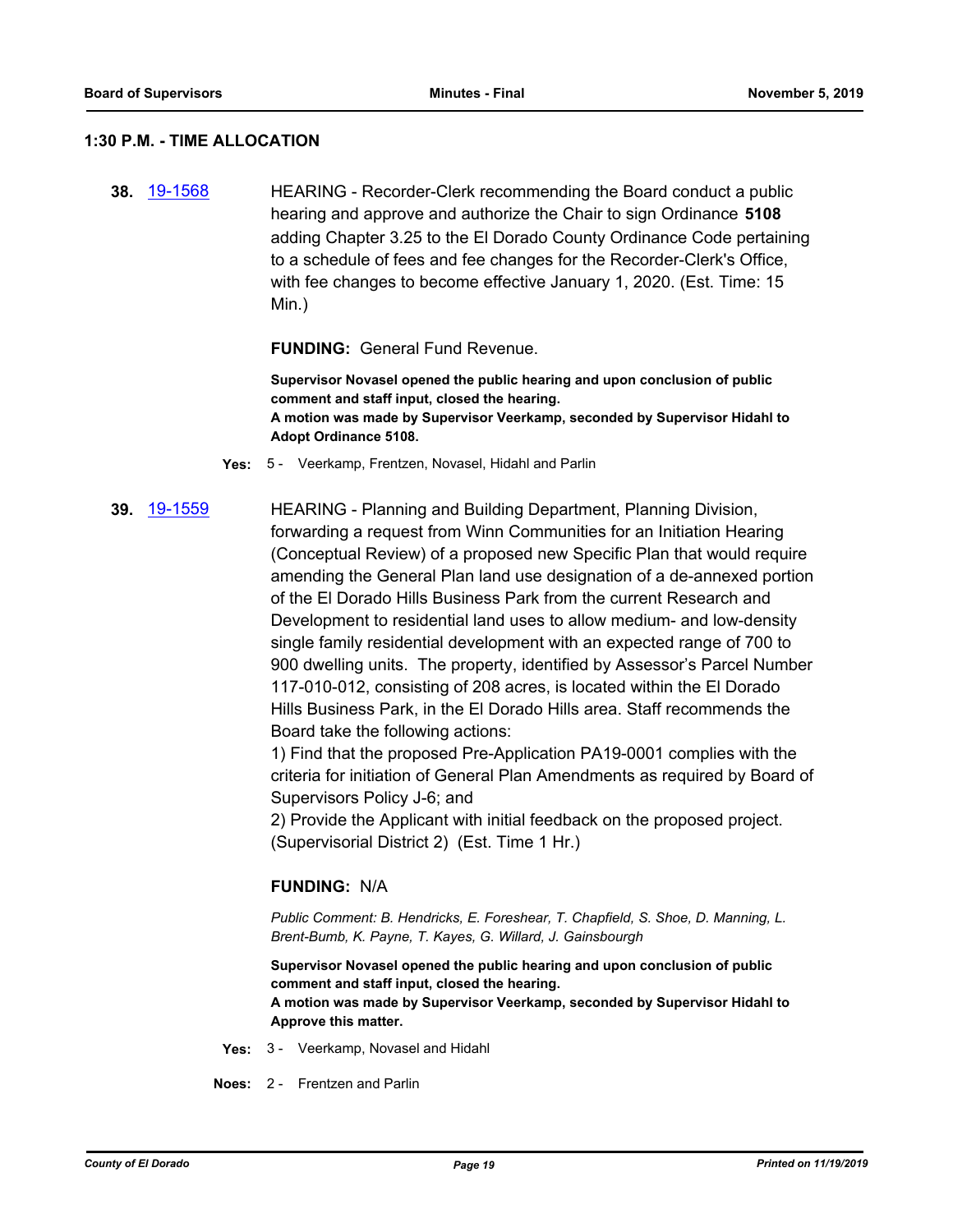**40.** [19-1394](http://eldorado.legistar.com/gateway.aspx?m=l&id=/matter.aspx?key=26715) Department of Transportation recommending the Board receive information and provide input on items related to the Missouri Flat Master Circulation and Financing Plan Phase II. Staff recommending the Board: 1) Approve the draft Technical Memorandum 1-9 Summary of Net Fiscal effects of the project (Attachment B);

> 2) Receive a status report on the draft CEQA Initial Study findings for the project; and

3) Receive and file the updated MC&FP Phase II project schedule (Attachment C). (Est. Time: 1 Hr.)

**FUNDING:** Missouri Flat Master Circulation and Financing Plan Phase II Funds.

*Public Comment: K. Payne, T. Kayes*

**A motion was made by Supervisor Frentzen not to Approve the draft Technical Memorandum 1-9 Summary of Net Fiscal effects of the project (Attachment B). Motion failed for lack of a second.**

**A motion was made by Supervisor Veerkamp, seconded by Supervisor Hidahl to Approve this matter and direct staff to compile data on the return on investment for MC&FP Phase I subject to not exceeding currently allotted funding.**

**Yes:** 3 - Veerkamp, Novasel and Hidahl

**Noes:** 2 - Frentzen and Parlin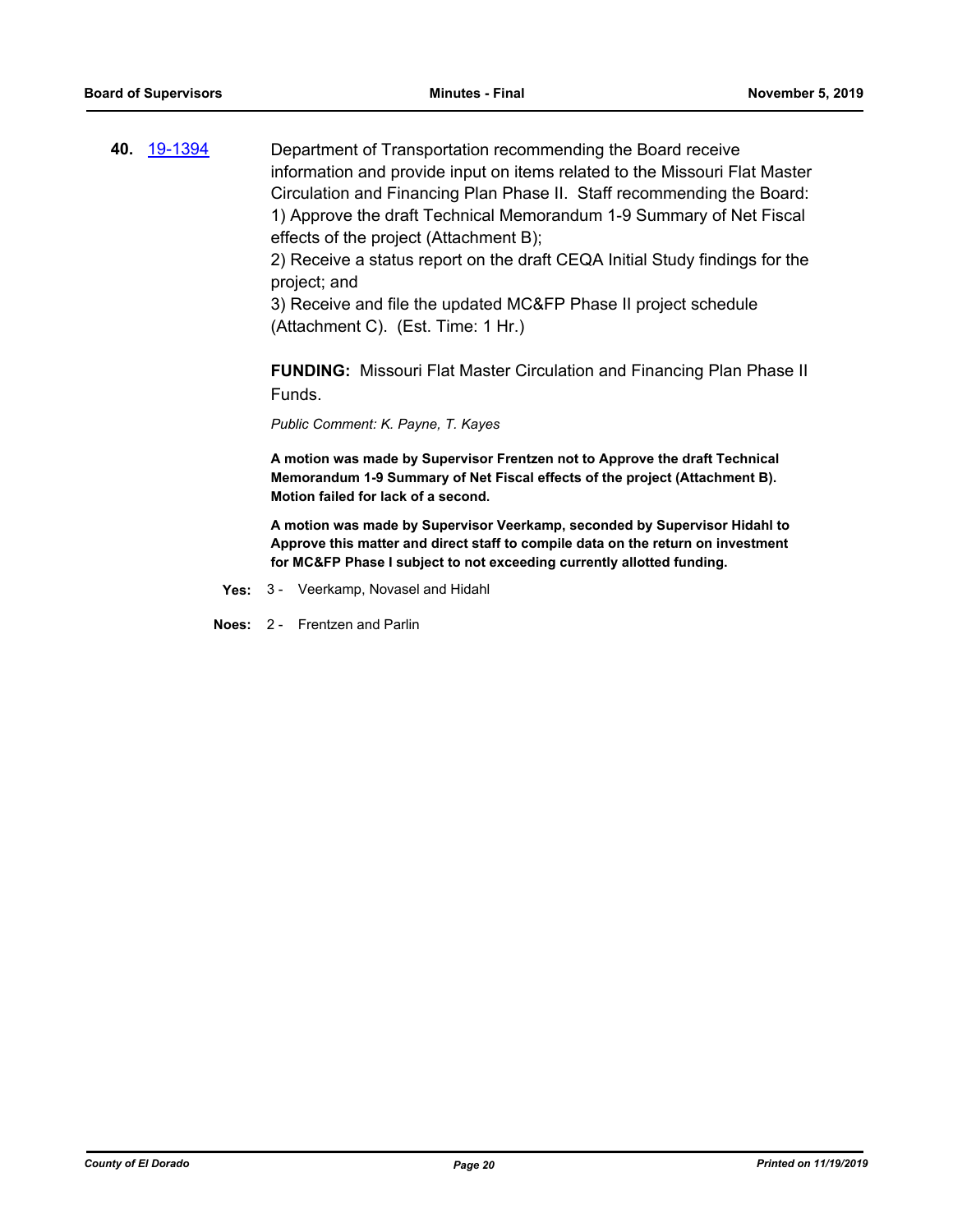**41.** [19-1585](http://eldorado.legistar.com/gateway.aspx?m=l&id=/matter.aspx?key=26909) HEARING - Chief Administrative Office, Cemeteries and Airport Division, recommending the Board: 1) Conduct a public hearing to receive public comment of all interested

parties for or against the formation of the Western Slope Cemetery Zone of Benefit within County Service Area 9;

2) Make findings consistent with the County's Policy and Procedure Guidelines for Creation and Administration of Zones of Benefit Within a County Service Area, as amended February 10, 2015; 3) If there is no majority protest, adopt and authorize the Chair to sign Resolution **199-2019** forming the Western Slope Cemetery Zone of Benefit within County Service Area 9 contingent on a parcel tax ballot measure being approved by the voters on the March 2020 election; 4) Approve and authorize the Chair to sign Resolution **200-2019** without an inflation factor or Resolution **201-2019** including a 1.55% inflation factor setting for election a measure to consider a special tax for the purpose to provide better levels of service in the operation, maintenance, historical preservation, and capital improvements for public cemeteries County Service Area 9; except for properties within Kelsey Cemetery District, Happy Homestead Cemetery District, Georgetown Cemetery Zone of Benefit, City of Placerville, and County Service Area 3; noting that the measure will be submitted to the zone electorate on the ballots distributed for the Presidential Primary Election to be held March 3, 2020 and;

5) Approve the ballot question that will be on the March 3, 2020 Presidential Primary Election ballot. (Est. Time: 1 Hr.)

**FUNDING:** General Fund.

*Public Comment: G. Turnbo, G. Giltenburger, M. Roberts, M. Gardono, K. Payne, B. Watts, K. Ross, A. Richards, R. Weeks, T. Kayes, W. Feroza, G. Willard*

**Supervisor Novasel opened the public hearing and upon conclusion of public comment and staff input, closed the hearing.**

**A motion was made by Supervisor Frentzen not to Approve Resolutions 199-2019, 200-2019 and 201-2019 and deny forming the Western Slope Cemetery Zone of Benefit within County Service Area 9. Motion failed for lack of a second.**

**A motion was made by Supervisor Parlin, seconded by Supervisor Veerkamp to form the Western Slope Cemetery Zone of Benefit within County Service Area 9 subject to voter approval in the November 2022 election.**

- **Yes:** 4 Veerkamp, Novasel, Hidahl and Parlin
- **Noes:** 1 Frentzen

**A motion was made by Supervisor Parlin, seconded by Supervisor Veerkamp to direct staff or the Cemetery Advisory Committee to return to the Board in March of 2020 with a plan to maintain cemeteries going forward.**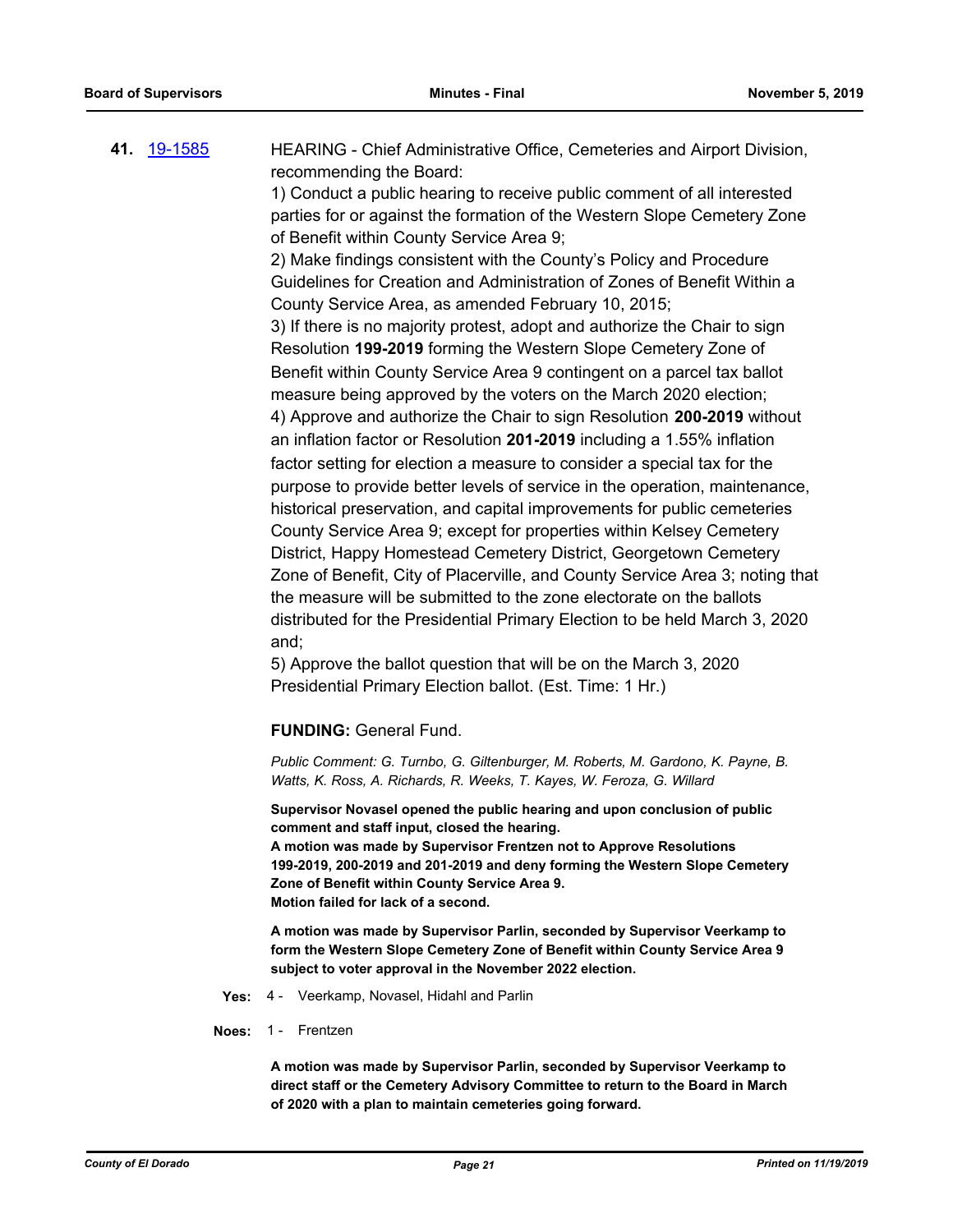**Yes:** 5 - Veerkamp, Frentzen, Novasel, Hidahl and Parlin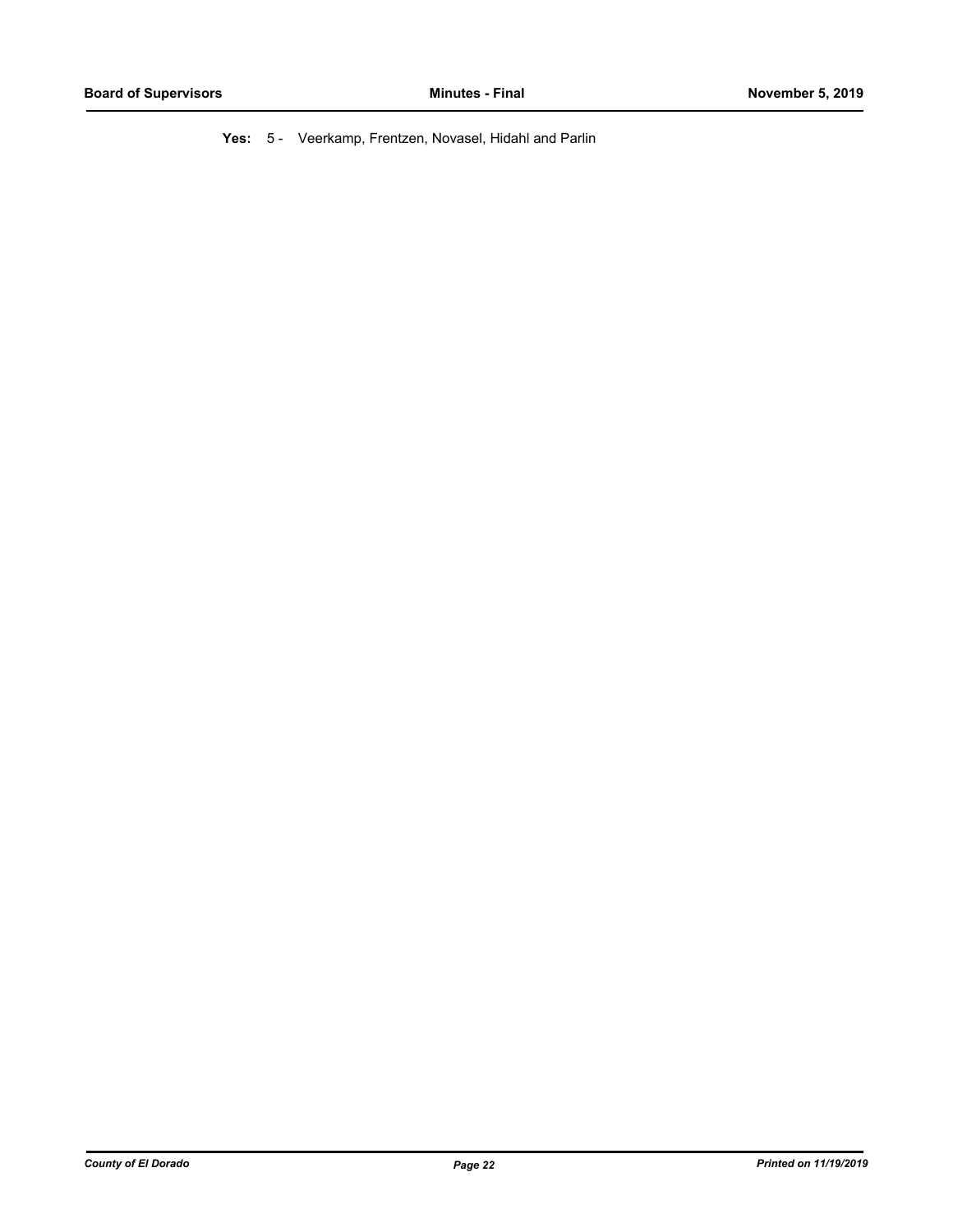## **CLOSED SESSION**

**42.** [19-1653](http://eldorado.legistar.com/gateway.aspx?m=l&id=/matter.aspx?key=26977) **Conference with Legal Counsel - Existing Litigation** pursuant to Government Code Section 54956.9(d)(1). Title: Thomas Austin and Helen Austin v. the County of El Dorado, and Does 1 through 50, El Dorado County Superior Court Case No. PC20150633, Number of potential cases: (1). (Est. Time: 15 Min.)

**No Action Reported. All five Supervisors participated.**

## **ADJOURNED AT 7:04 P.M. TO WEDNESDAY, NOVEMBER 6, 2019 at 8:00 A.M.**

#### **ADDENDUM**

#### **GENERAL GOVERNMENT - CONSENT ITEMS**

**49.** [19-1659](http://eldorado.legistar.com/gateway.aspx?m=l&id=/matter.aspx?key=26983) Supervisor Veerkamp recommending the Board authorize the Chair to sign a Proclamation to recognize the contributions of the American Legion Post 119 to El Dorado County as they commemorate their 100th anniversary.

**This matter was Approved on the Consent Calendar.**

#### **LAW AND JUSTICE - CONSENT ITEMS**

## **50.** [19-1661](http://eldorado.legistar.com/gateway.aspx?m=l&id=/matter.aspx?key=26985) Sheriff's Office recommending the Board:

1) Approve and authorize the Chair to sign Resolution **203-2019** to: a) Allow County Staff to donate Vacation and/or Comp time to Deputy Brian Ishmael's family (and any future deputies who may be killed in the line of duty), who died in the line of duty on October 23, 2019, within one-hundred and eighty (180) days of the date of death; and b) Allow for the donated leave time to apply to COBRA continuation benefits so that the family of Deputy Ishmael (and the families of any future deputies who may be killed in the line of duty) will continue to have health insurance; and

2) Authorize Human Resources to apply Deputy Ishmael's health insurance pre-payments through the month of November.

### **FUNDING:** General Fund.

**This matter was Approved and Resolution 203-2019 was Adopted upon Approval of the Consent Calendar.**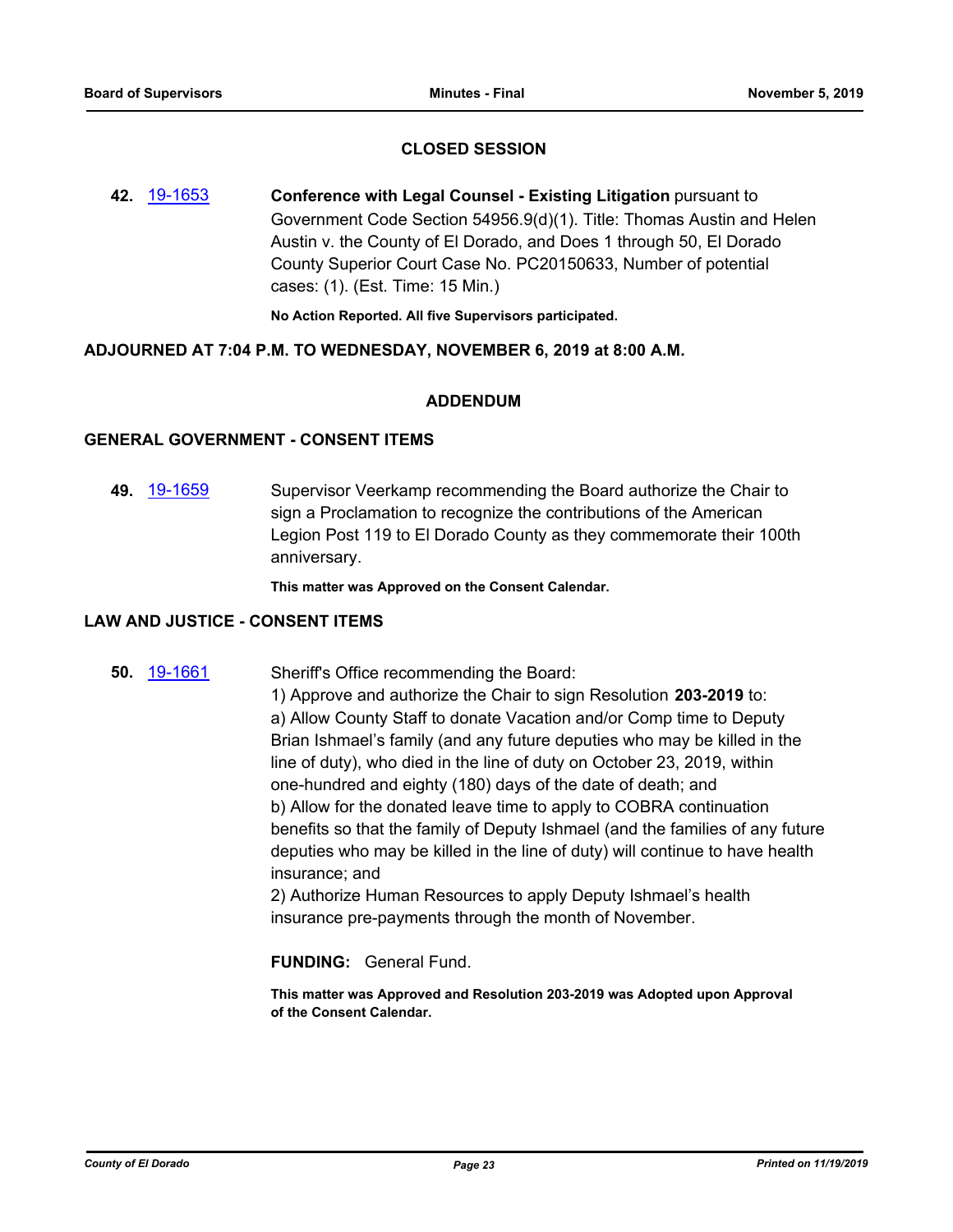#### **8:03 A.M. RECONVENED MEETING AND RECESSED TO CLOSED SESSION**

**Present:** 3 - Supervisor Frentzen, Supervisor Novasel and Supervisor Parlin

**Absent:** 2 - Supervisor Veerkamp and Supervisor Hidahl

#### **9:00 A.M. - TIME ALLOCATION**

Present: 4 - Supervisor Veerkamp, Supervisor Frentzen, Supervisor Novasel and Supervisor Parlin

**Absent:** 1 - Supervisor Hidahl

**43.** [19-1577](http://eldorado.legistar.com/gateway.aspx?m=l&id=/matter.aspx?key=26901) Planning and Building Department recommending the Board: 1) Receive and file the State of the Planning and Building Department Report for Fiscal Year 2019-20; and 2) Provide conceptual approval for the addition of five Full Time Equivalent positions to assist with the increased workload associated with the implementation of new regulations in the area of Vacation Home Rentals, Model Water Efficiency Landscaping, and the Targeted General Plan Amendment/Zoning Ordinance Update; an increased budget for overtime and extra help to assist with the current increase and permitting activity and seasonal peak workloads; and funding to create new office spaces for the new positions. (Est. Time: 1 Hr.)

**FUNDING:** Permit revenue, Transient Occupancy Tax, and General Fund.

*Public Comment: J. Short*

**A motion was made by Supervisor Veerkamp, seconded by Supervisor Novasel to Approve this matter and provide conceptual approval to return with a revised Personnel Allocation Resolution and budget amendment to add four additional positions:** 

**1) Development Technician dedicated to MWELO implementation \$95,000;**

**2) Development Technician dedicated to VHR implementation \$95,000 ;**

**3) Sr. Office Assistant to replace the position that was transferred to create the HR Liaison/Executive Assistant position \$77,000;**

**4) Office Assistant to provide capacity for Planning Commission functions \$69,000;**

**5) Increase overtime budget by \$57,000;**

**6) Increase Extra Help budget to assist with backlog and peak workloads \$144,000; and**

**7) Provide funding to create new office spaces for the new positions \$20,000.**

**Yes:** 4 - Veerkamp, Frentzen, Novasel and Parlin

**Absent:** 1 - Hidahl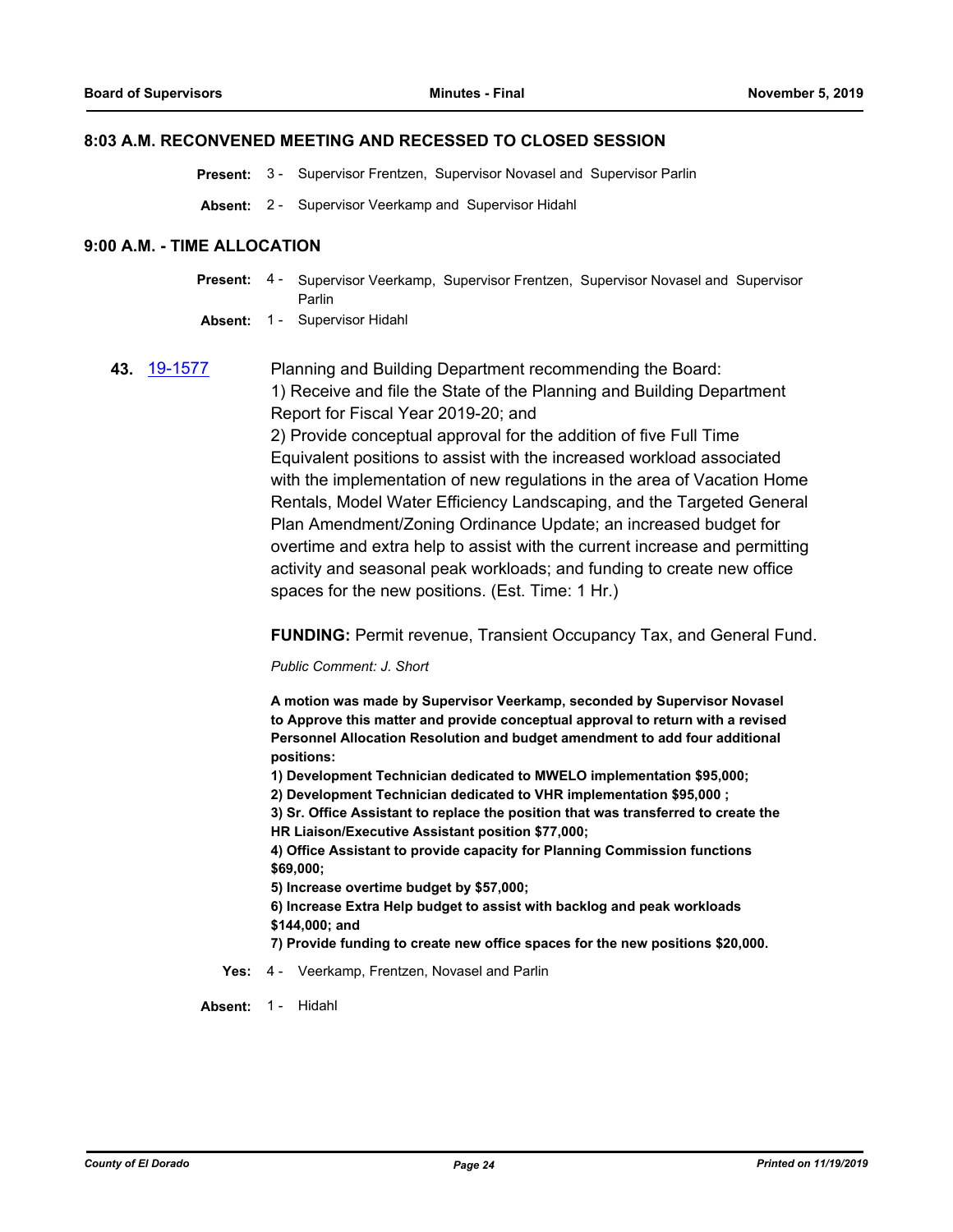**A motion was made by Supervisor Veerkamp, seconded by Supervisor Novasel to provide conceptual approval to return with a revised Personnel Allocation Resolution and budget amendment to add an additional position of Sr. Planner dedicated to Economic Development Projects \$153,000. Supervisor Frentzen registered a No vote based on the funding of the position partially coming from the Transient Occupancy Tax. Supervisor Frentzen supports the portion of the position which is Developer funded.**

- **Yes:** 3 Veerkamp, Novasel and Parlin
- **Noes:** 1 Frentzen
- **Absent:** 1 Hidahl
- **44.** [19-1521](http://eldorado.legistar.com/gateway.aspx?m=l&id=/matter.aspx?key=26843) Department of Planning and Building and Chief Administrative Office recommending the Board receive and file a report updating the Board on the implementation of the Vacation Home Rental Ordinance. (Cont. 10/22/2019, Item 28) (Est. Time: 1 Hr.)

*Public Comment: L. Allen, J. McDuggle, J. Arden*

**A motion was made by Supervisor Veerkamp, seconded by Supervisor Novasel to receive and file a report updating the Board on the implementation of the Vacation Home Rental Ordinance and direct staff to return to the Board in late January 2020 with updated information on Vacation Home Rentals.**

- **Yes:** 4 Veerkamp, Frentzen, Novasel and Parlin
- **Absent:** 1 Hidahl

**A motion was made by Supervisor Frentzen, seconded by Supervisor Parlin to direct staff to return within 30 days with an Urgency Ordinance to put a cap at the current level on the number of permits that would be in effect while the County studies additional means of addressing some of the locational criteria. Motion failed.**

- **Yes:** 2 Frentzen and Parlin
- **Noes:** 2 Veerkamp and Novasel
- Absent: 1 Hidahl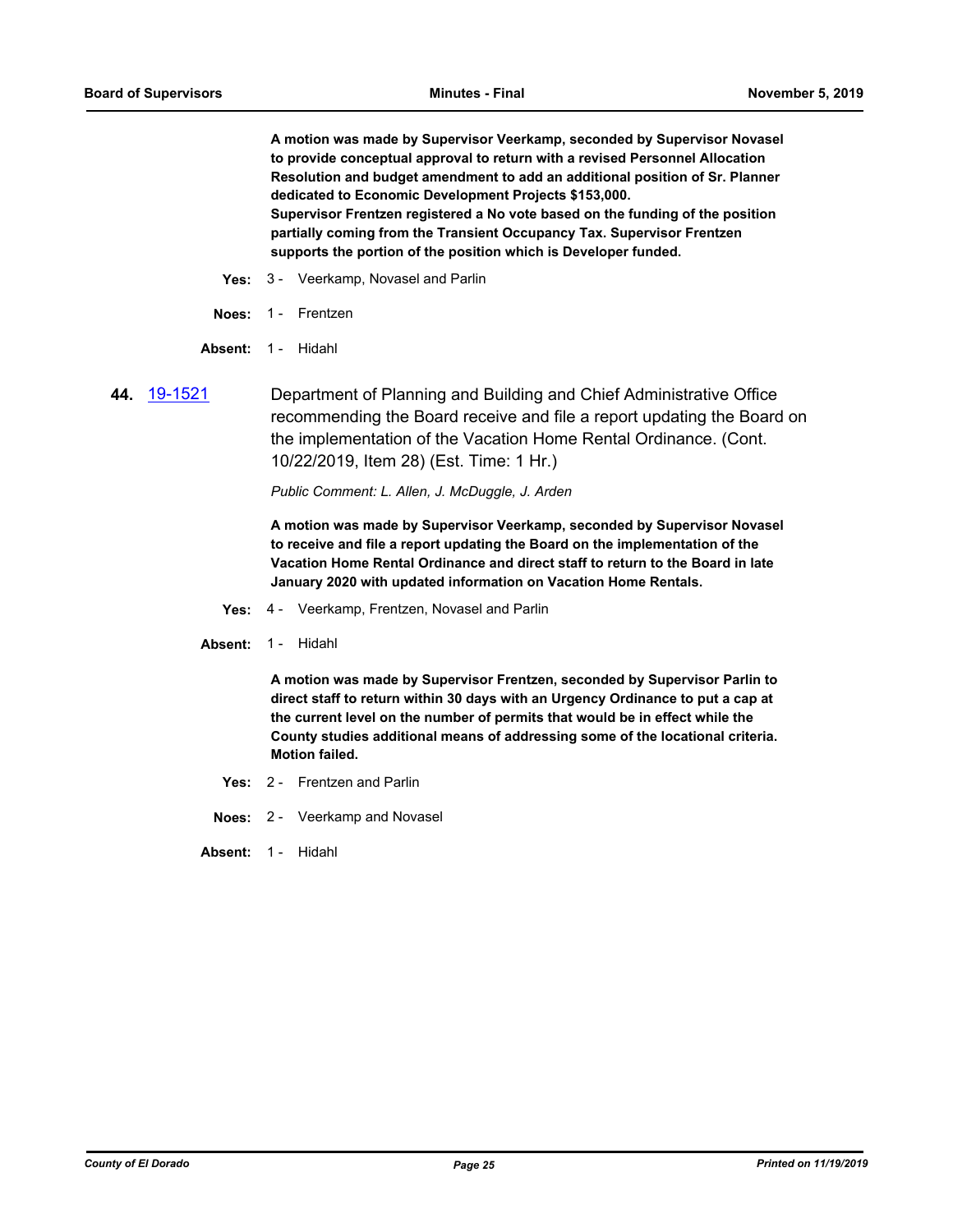#### **ITEMS TO/FROM SUPERVISORS**

**Supervisor Frentzen reported on the following: Broadband meeting. Local Agency Formation Commission conference. Living History Cemetery tour. Fire Insurance town hall meeting. Fazio water rights. Town Hall meeting tonight. Deputy Ishmael's service. Letter of Recognition for Steven Woods, County employee. Supervisor Veerkamp reported on the following: Fazio water rights. Fire Insurance town hall meeting. Save the Graves. SOFAR meeting.**

**Oak Hill Fire Safe Council meeting. Sacramento Area Council of Governments meeting. Deputy Ishmael's service.**

**Supervisor Parlin reported on the following: Commission on Aging. Cemetery Advisory Committee meeting. El Dorado High School meeting. Oakmont meeting. Monthly meeting with County Counsel. Fire Insurance town hall meeting. Airport user meeting. Auburn State Recreation area meeting. Save the Graves. Tour of North County. Cemetery agenda item. March at the State Capital. Cool Hall membership barbecue. Kelsey breakfast. Human Rights Commission meeting. Deputy Ishmael's service.**

**Supervisor Novasel reported on the following: Tahoe Regional Planning Agency meeting. Tahoe Prosperity Center meeting.**

## **CAO UPDATE**

**Don Ashton, Chief Administrative Officer, reported on the following: Prop 68 funding site visits. Press conference regarding shooting of Deputy Ishmael. South Lake Tahoe Chief Executive Officer round table. California Grand Jury speaking engagement.**

## **ADJOURNED AT 12:34 P.M. in honor of Deputy Ishmael**